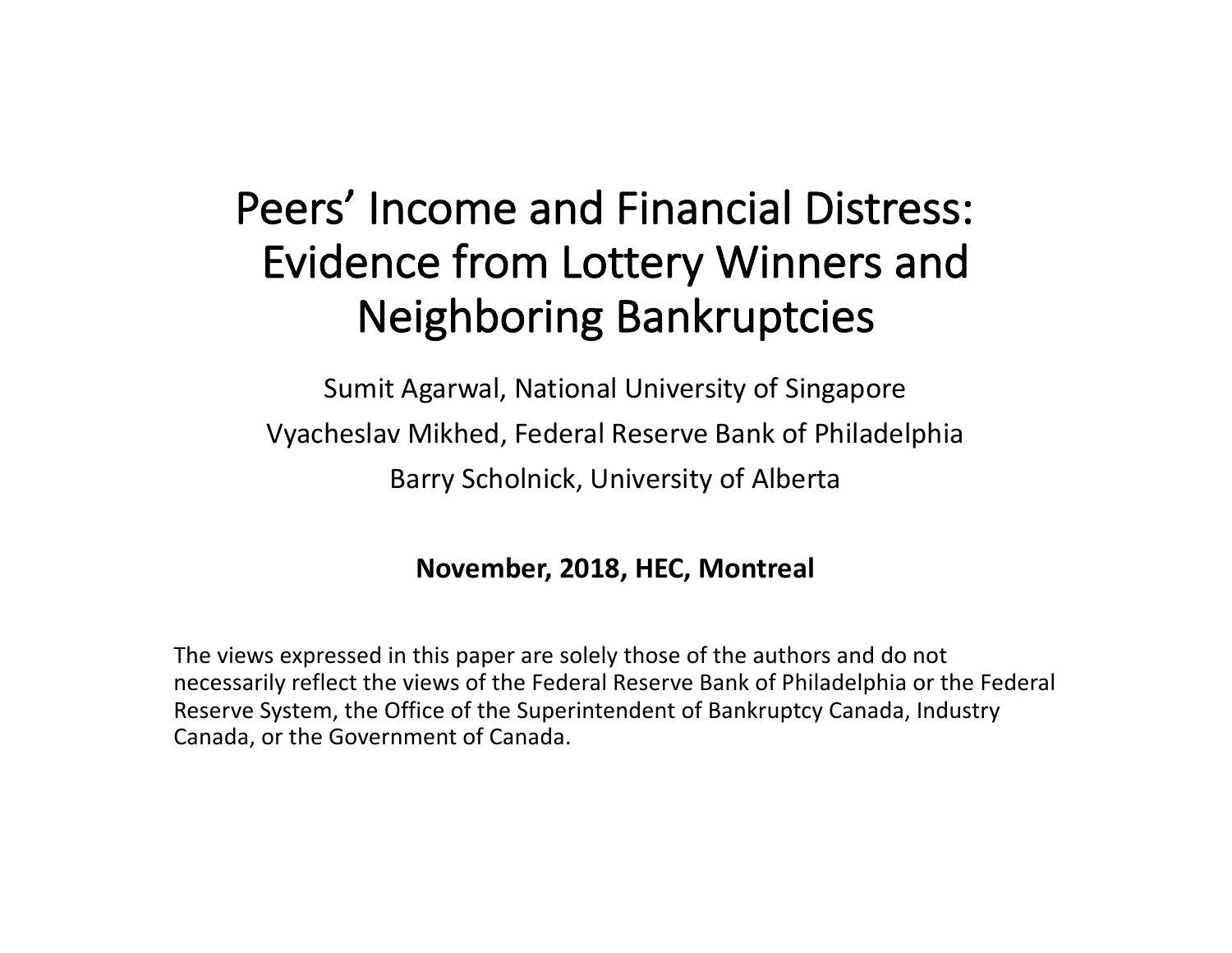## Social Comparisons Among Peers

- Keeping Up with the Joneses
- Conspicuous Consumption
- Very large Literature looking at Peer effects and Consumption
- Kuhn, Kooreman, Soetevent, and Kapteyn, AER, 2011
- Angelucci and De Giorgi, AER, 2009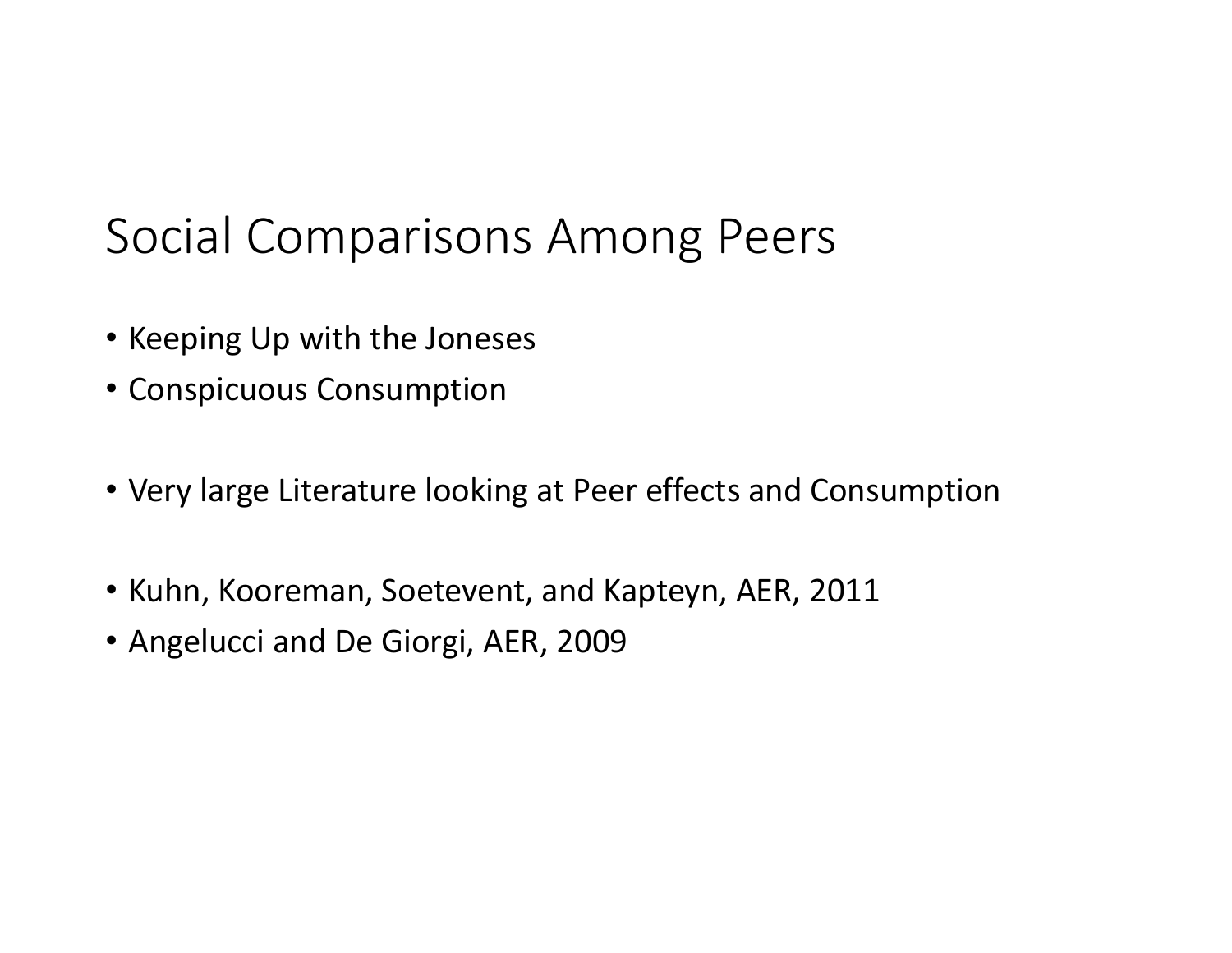### New Question: Do Social Comparisons impact Debt and Financial Distress?

- Georgarakos, Haliassos, and Pasini (RFS, 2014)
- Bertrand and Morse (REStat, 2016)
- **THIS PAPER:**
- New evidence on this hypothesis.
- Use lottery win size as a plausibly exogenous shock to relative incomes
- Look at bankruptcies of close neighbors of lottery winners to measure Peers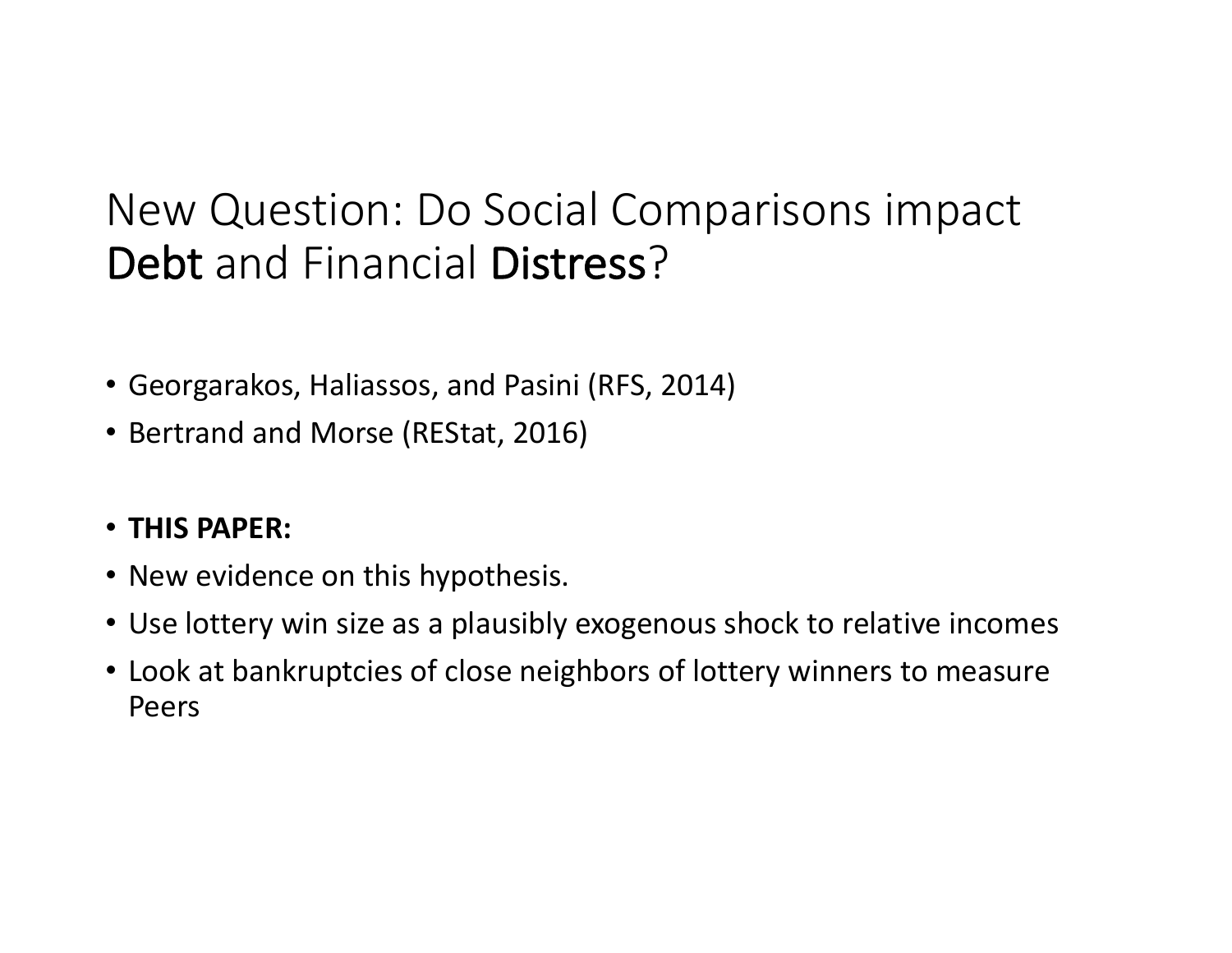# Empirical Challenge of Peer Effects

- **Reflection Problem (**Manski, 1993)
- when examining how peers influence each other's choices difficult to identify who affects whom and how.
- Our Solution: Have only **ONE PEER** receive exogenous shock examine outcome of all other peers. (One to Many Strategy)
- Causality flows from **ONE PEER** (Lottery Winner) to all other peers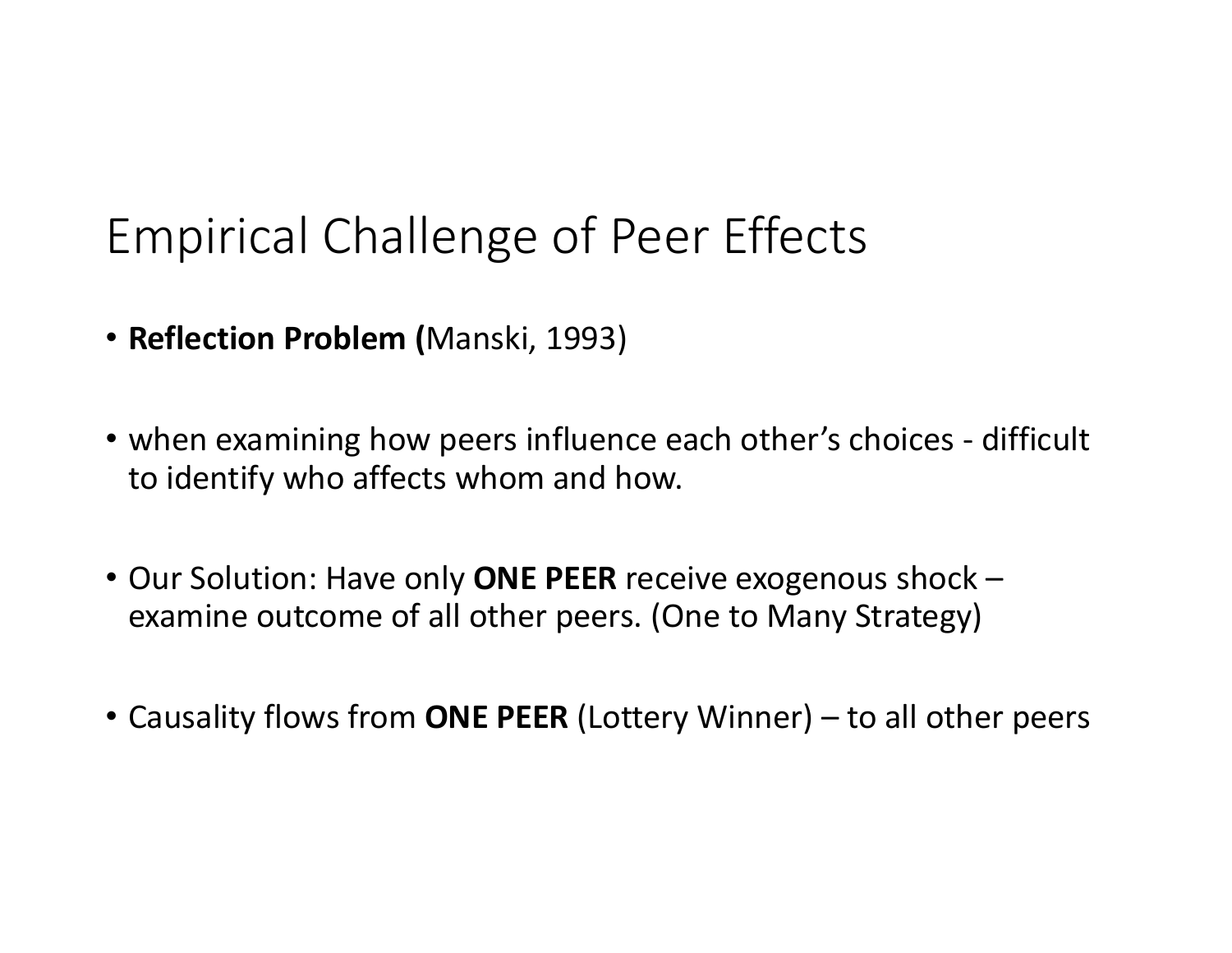**Identification Strategy** 

- Identify how increasing **one** peer's income affects other peers' financial distress
- Exogenous income shocks from randomly sized lottery wins
- Compare large lottery wins vs. small lottery wins
- Examine very small neighborhoods Canadian six-digit postal codes (containing a median of 13 households).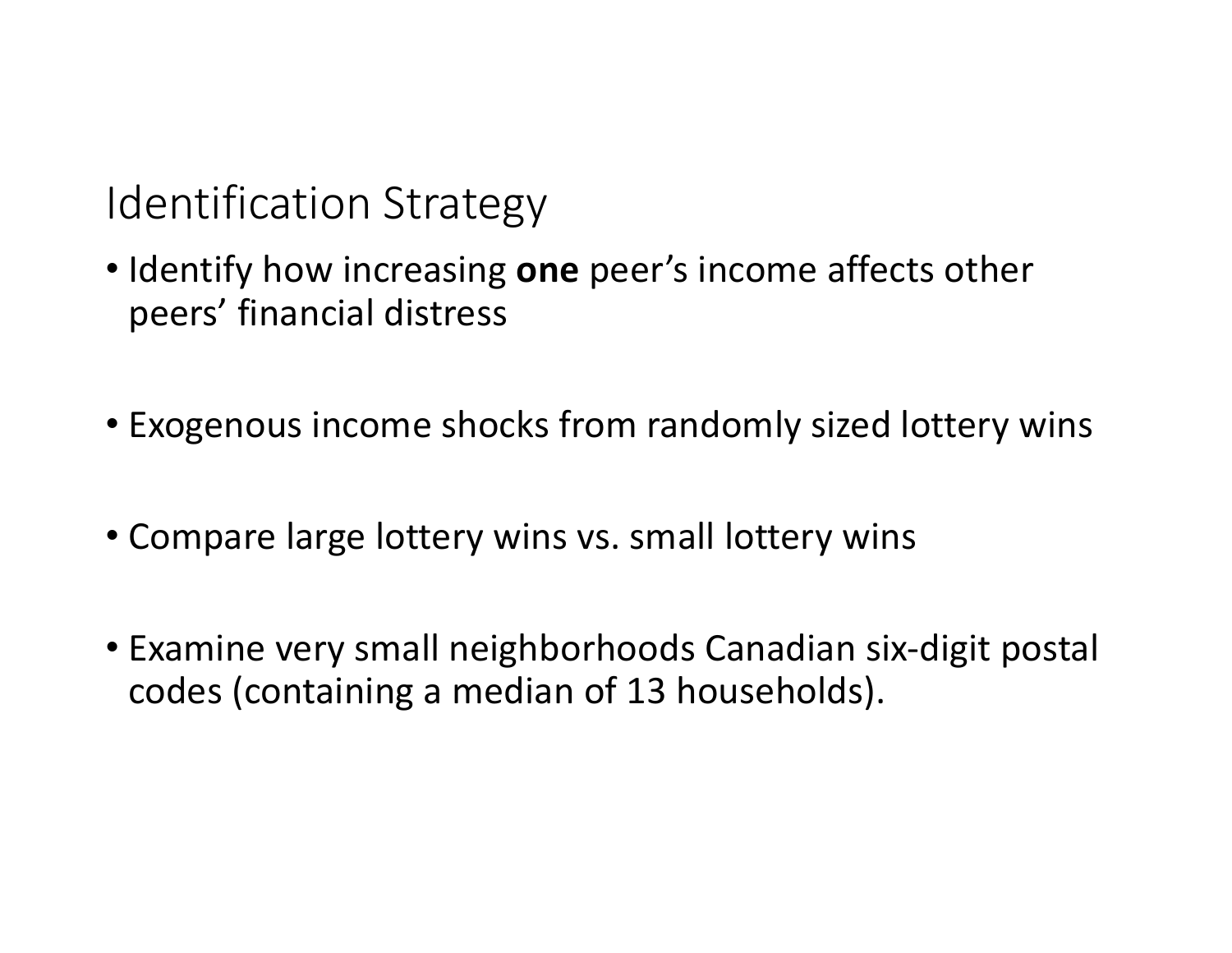## Identification

- On the date of the lottery win:
	- income of the **lottery winner** will increase by the random and exogenous size of the lottery prize
	- income of her **very close neighbors** will remain unchanged.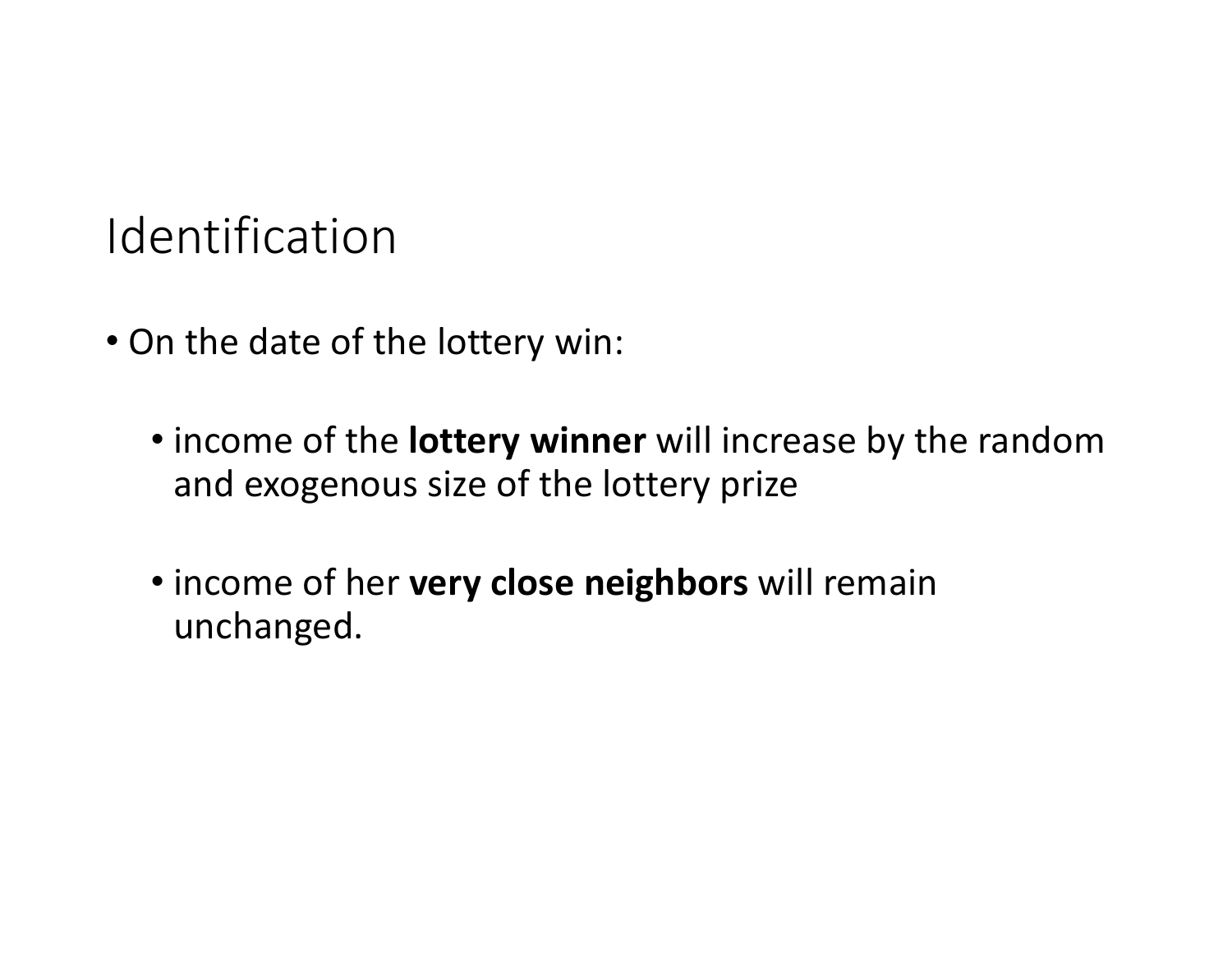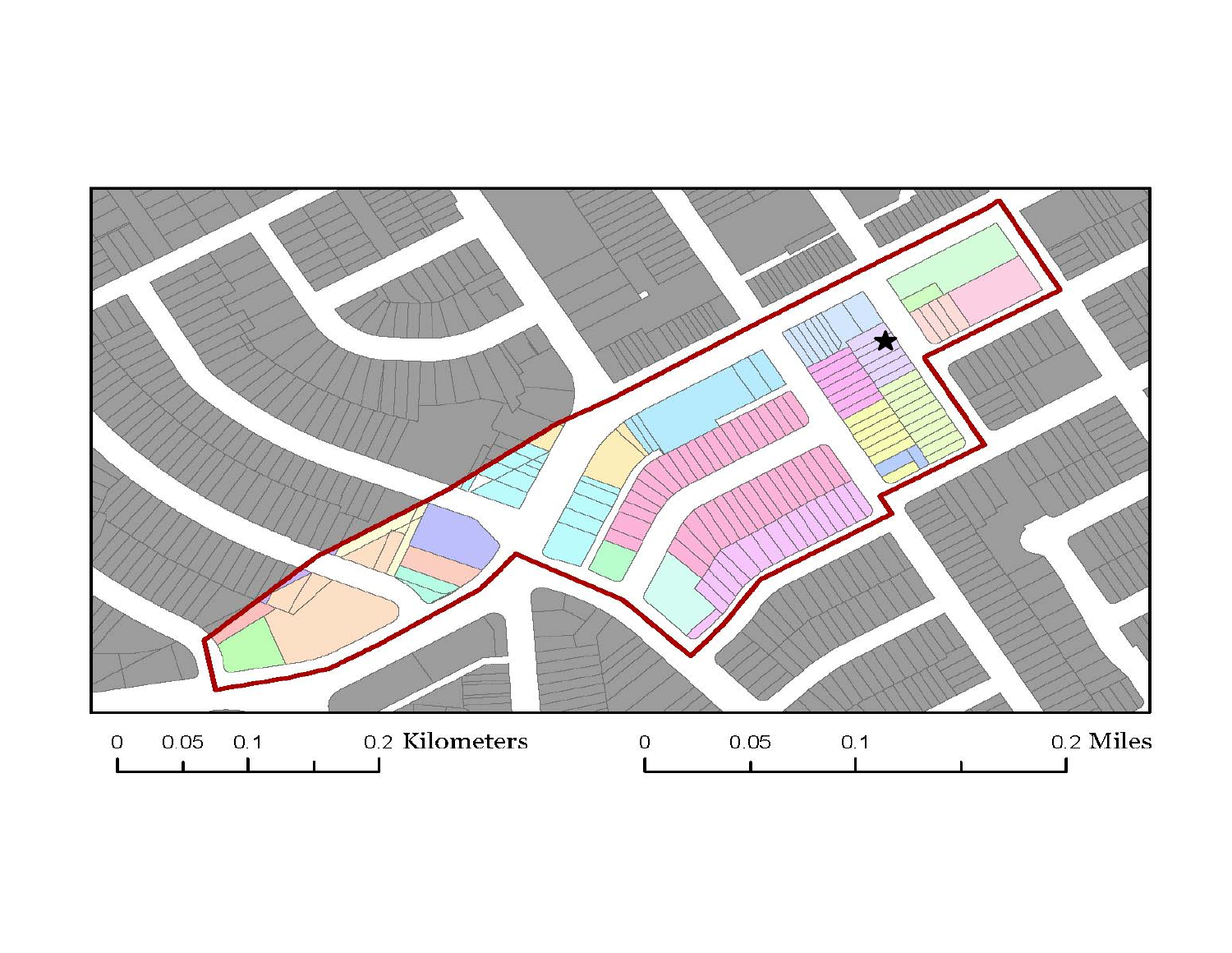### Data

- Matched data on the universe of lottery winners and the universe of bankruptcy filers in a single Canadian province.
- We can observe the name and address of the universe of lottery winners and the name and address of the universe of bankruptcy filers in that specific postal code.
- We can precisely identify which neighbor won the lottery and which other (nonlottery-winning) neighbors filed for bankruptcy.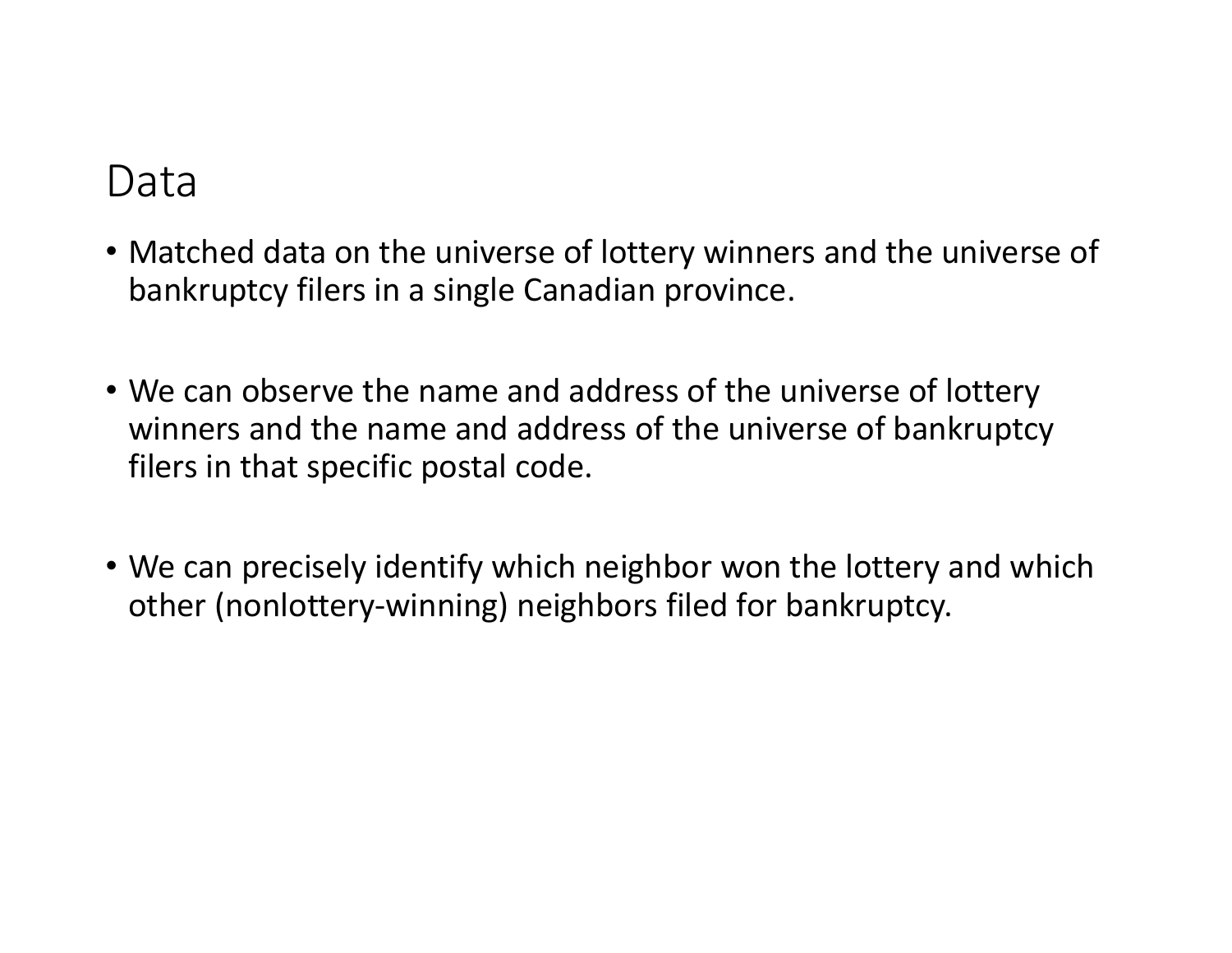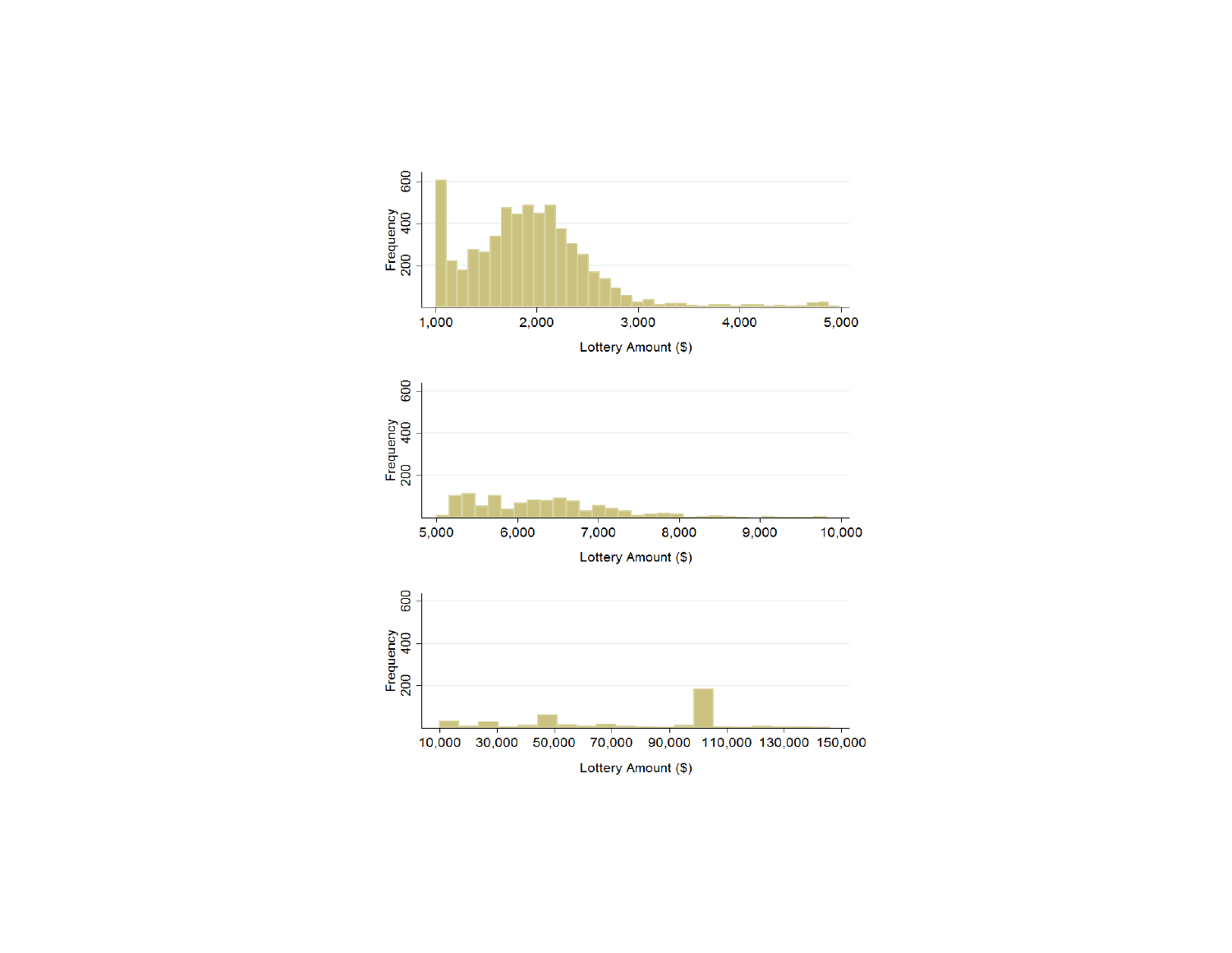# Evidence on Identification Assumptions

- By Definition Only One Lottery Win per Neighborhood
- Identification Assumption: Dollar Magnitude of Lottery Win (Income Shock) is Random
- Can examine Dollar Magnitude of Lottery Win Size relative to Neighborhood Level Observables
- Have 23 different Neighborhood Level Observables From DA Level Census Data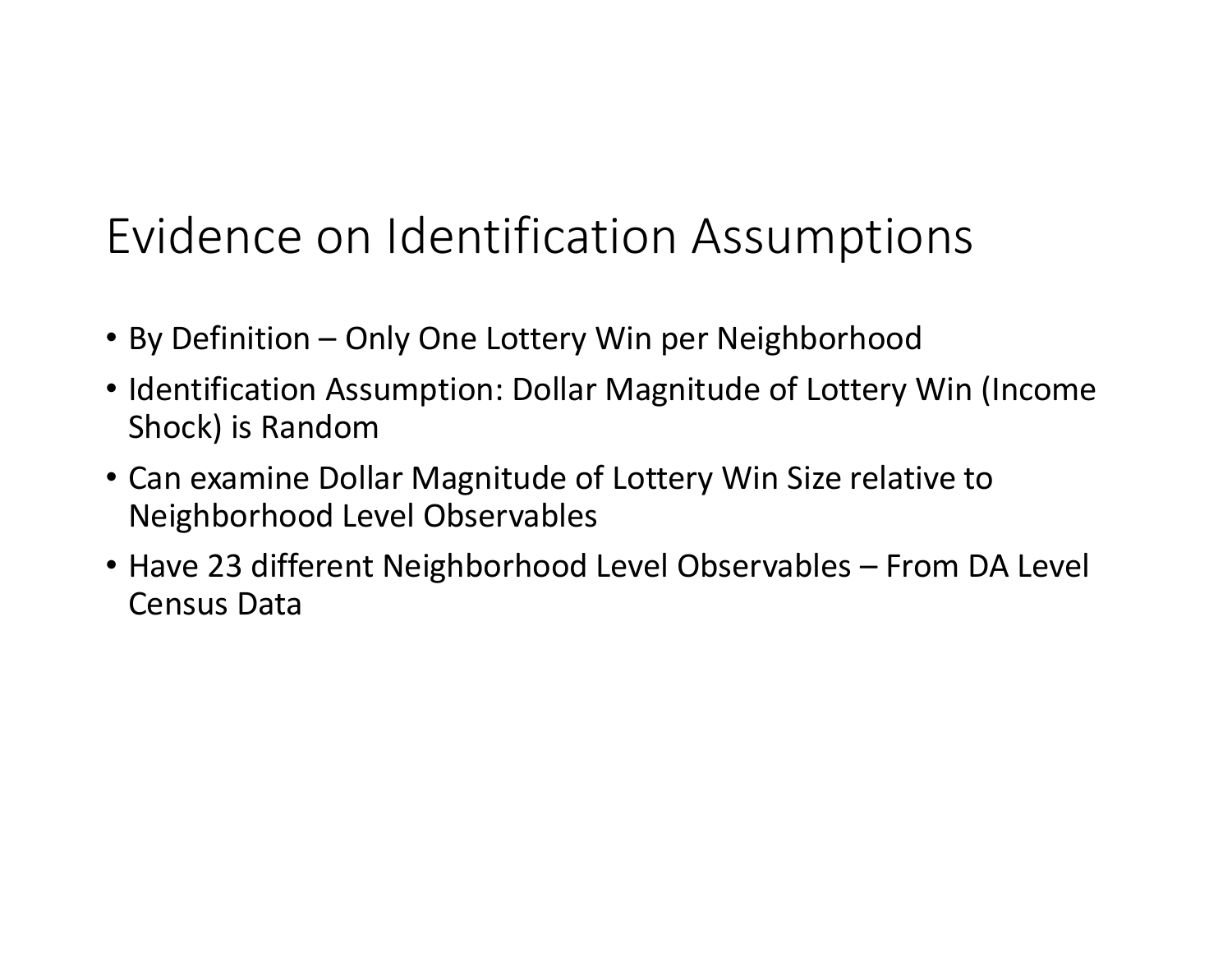### No Relation Between Lottery Amount and DA **Median Income**

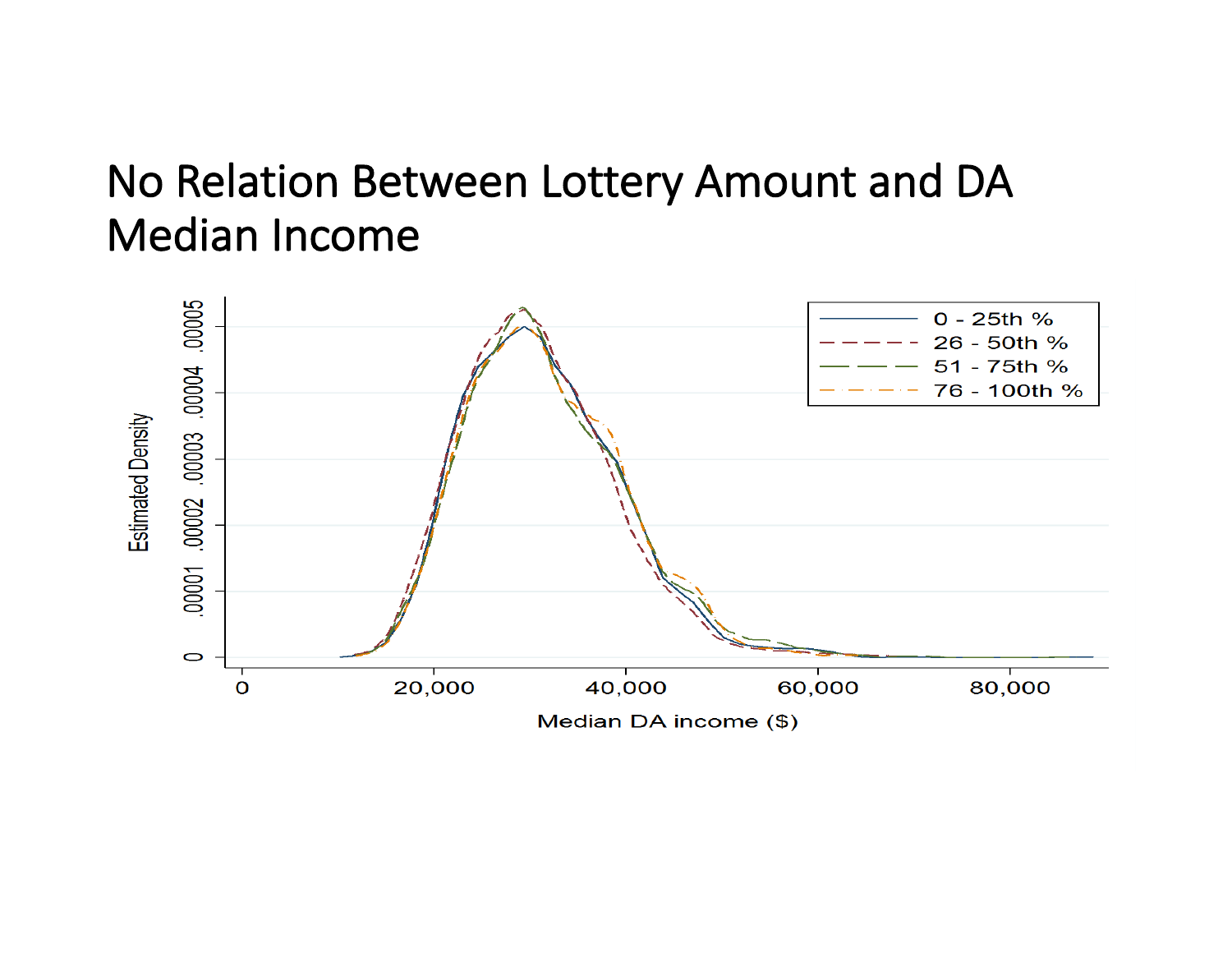### No Relation Between Lottery Amount and DA Population Density

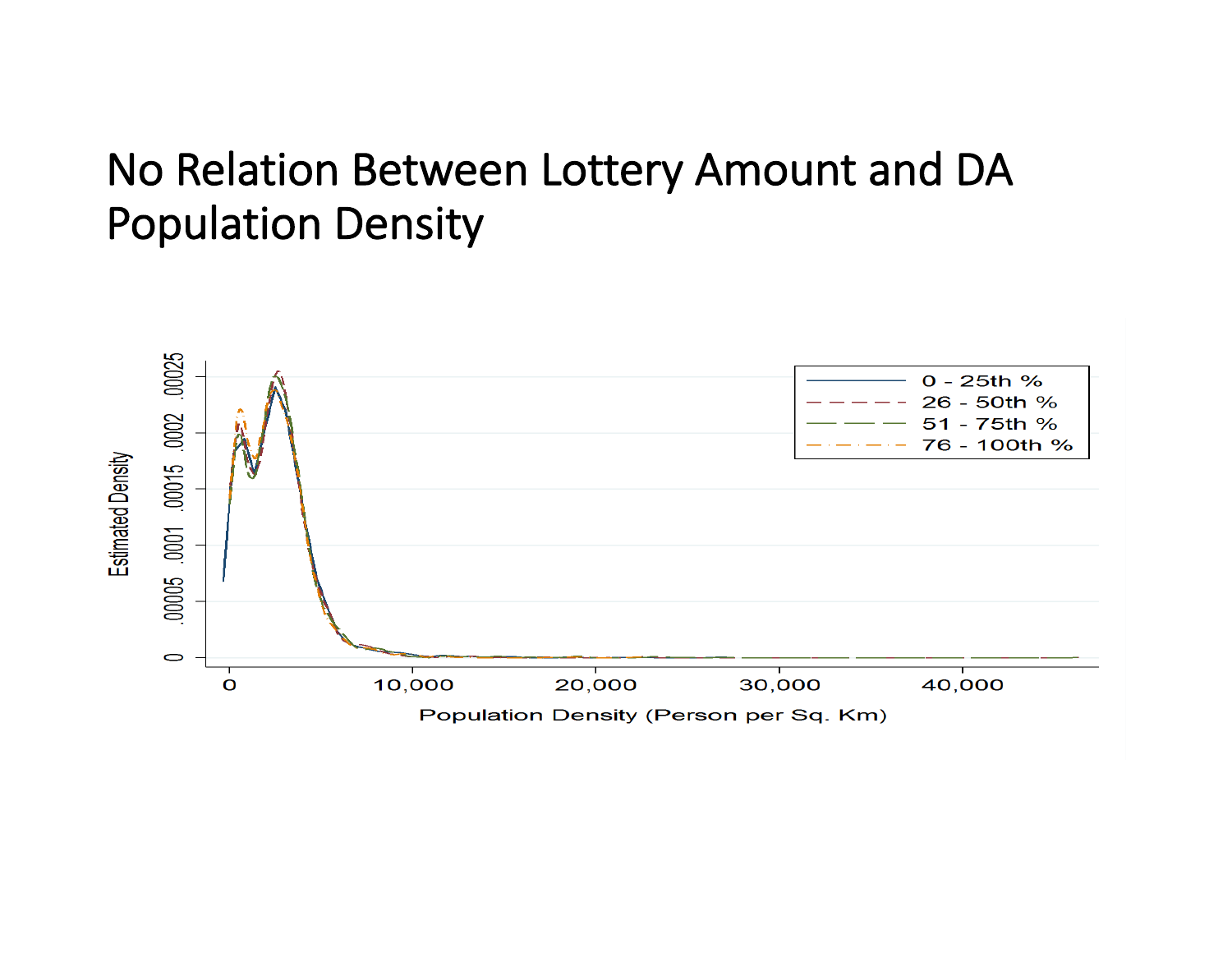### No Relation Between Lottery-Winning Amounts and Proportion of DA Population with High School

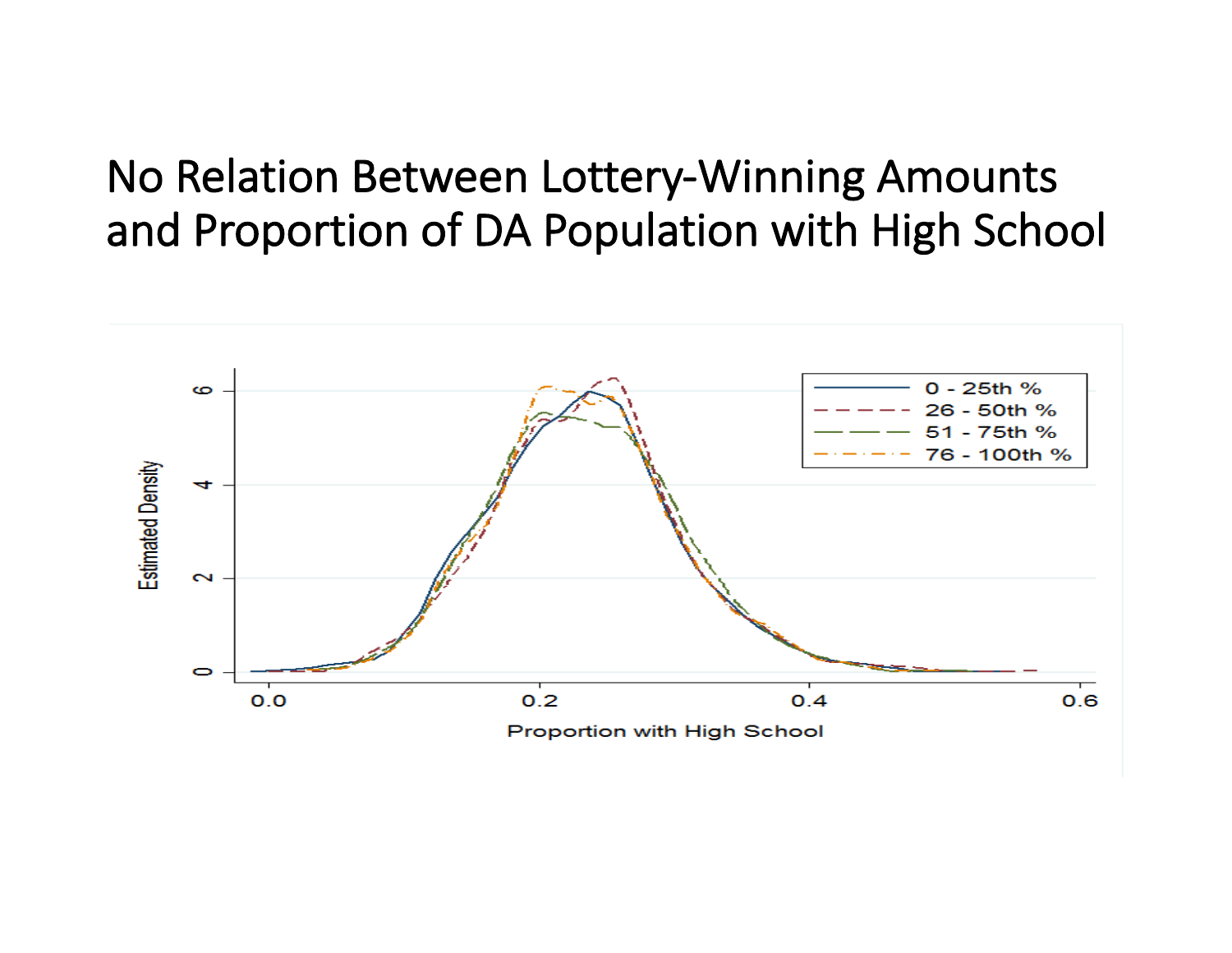### Specification: Relative income shocks increase the financial distress of nonwinning neighbors

(1)  $Y_p = \beta_1 \ln(\text{lottery amount})_p + \beta_2 X_d + \delta_p + \alpha_p + \varepsilon_p$ 

- subscript  $p =$  the postal code of the winner
- subscript *d* =the DA of the winner.
- Main independent variable is the log of the lottery amount won by winner in neighborhood.
- dependent variable  $Y_p$  = the number of bankruptcies for neighbors of the lottery winner in postal code  $p$
- Different Event Windows: pre and post relative to the lottery-winning year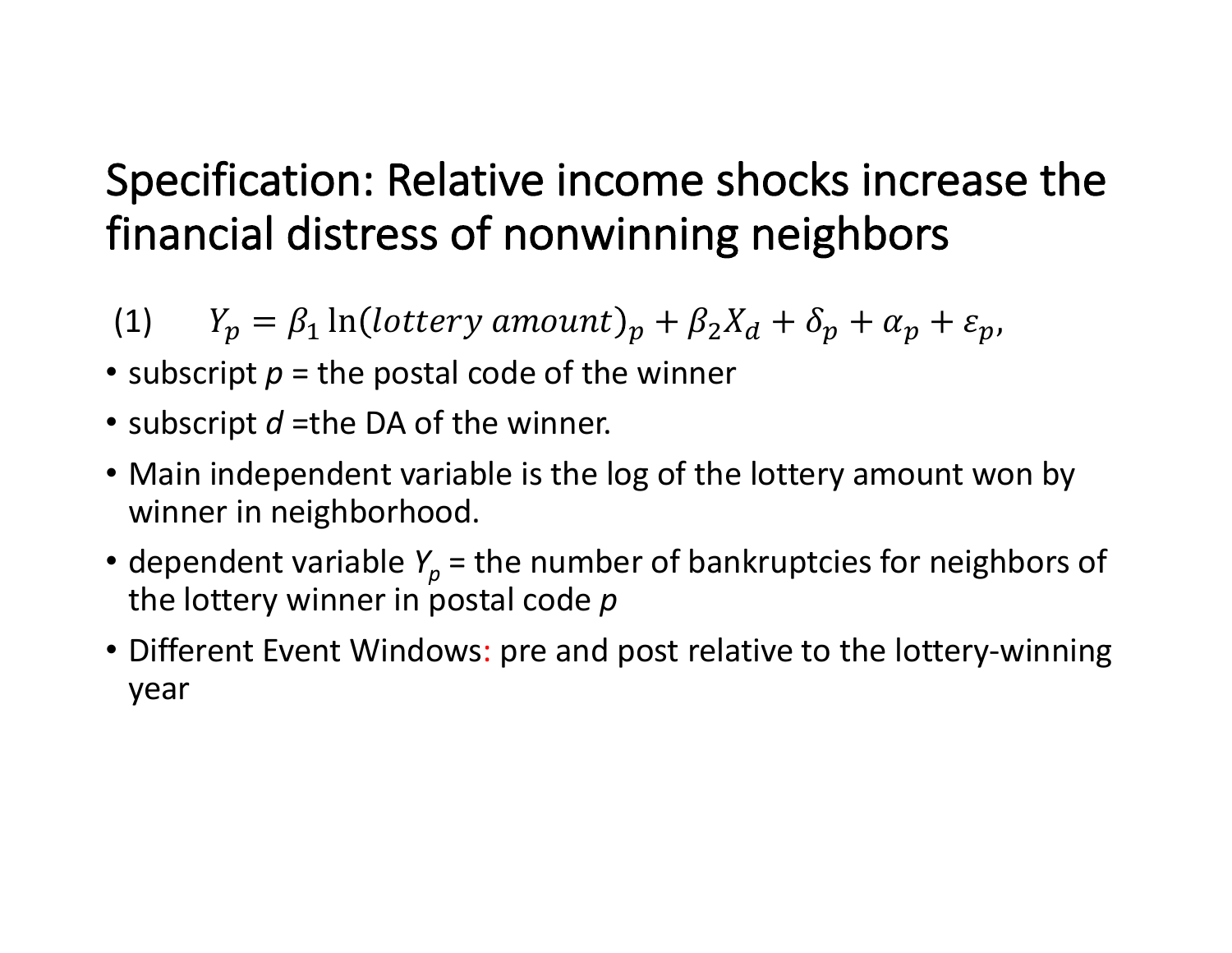### **The Effect of Lottery Win Size on the Number of Neighboring Bankruptcies**  Event Window (Years)  $-1$  to  $-5$   $-3$  to  $-5$   $-1$  to  $-2$  0 to 2 3 to 5 0 to 5

#### **Panel A. Winners postal codes**

| Log of winning amount  | 0.0046      |             | $-0.0045$ $0.0096$ $0.0199**$ $0.0266*$ $0.068***$                |             |  |
|------------------------|-------------|-------------|-------------------------------------------------------------------|-------------|--|
|                        |             |             | $(0.0112)$ $(0.0086)$ $(0.0073)$ $(0.0101)$ $(0.0139)$ $(0.0189)$ |             |  |
| Number of observations | 7.377 7.377 | 7,377 5,352 |                                                                   | 2,586 2,586 |  |

### **Panel B. Winners outer rings (DAs-postal codes)**

| Log of winning amount  |             |       | $-0.0192$ $-0.0124*$ $-0.0069$ $-0.0088$ $0.0024$                 |             | $-0.0086$ |
|------------------------|-------------|-------|-------------------------------------------------------------------|-------------|-----------|
|                        |             |       | $(0.0122)$ $(0.0072)$ $(0.0056)$ $(0.0083)$ $(0.0112)$ $(0.0240)$ |             |           |
| Number of observations | 7.361 7.361 | 7.361 | 5.342                                                             | 2,582 2,582 |           |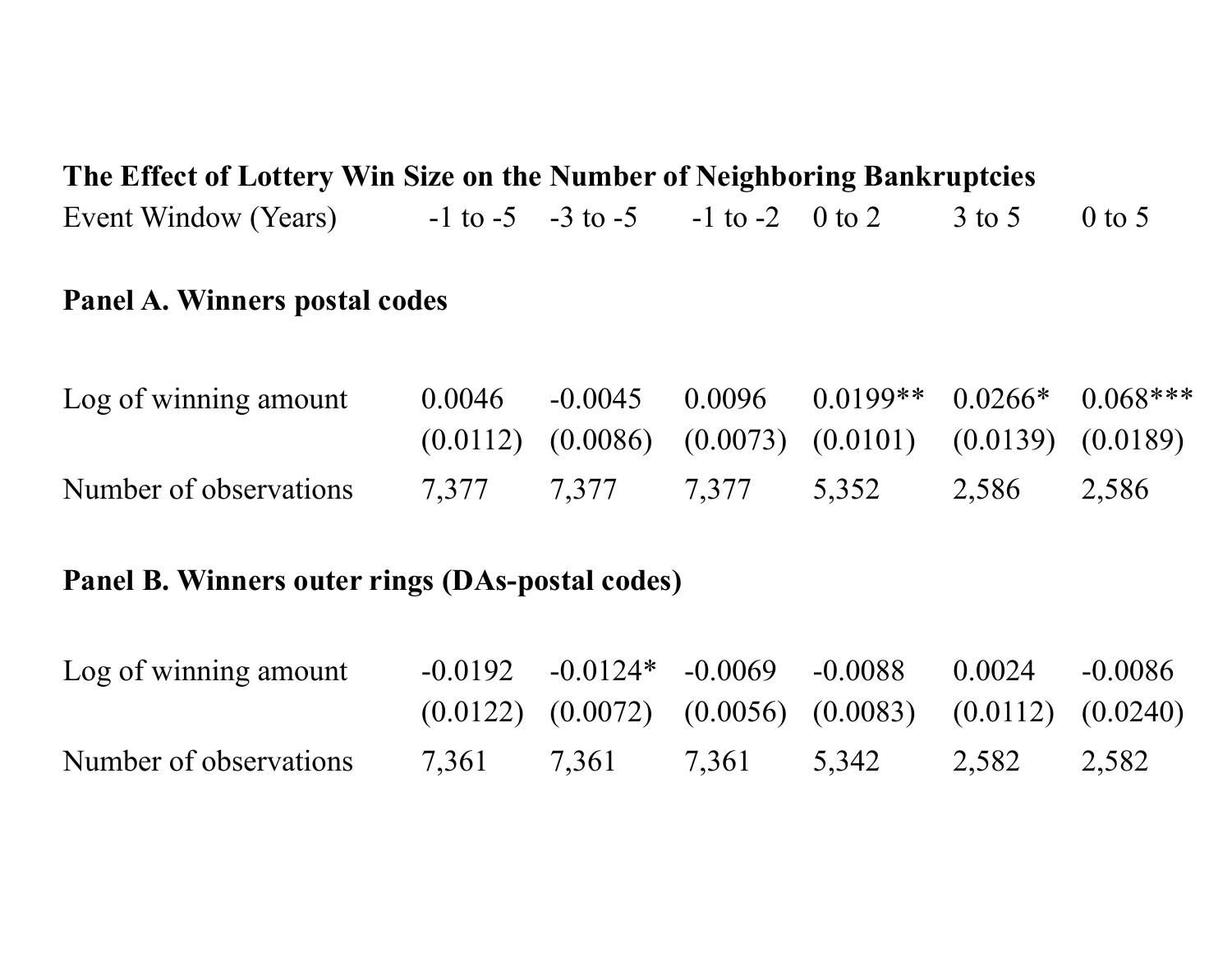## **Main Finding**

The larger the dollar magnitude of a lottery prize of one individual in a very small neighborhood, the more subsequent bankruptcies there will be from other individuals in that neighborhood.

Estimated coefficient implies that a lottery win equal to the median annual income in our sample (C\$29,229) increases bankruptcies of neighbors in the three years after the win by 0.03

This is a 6.59% increase relative to the average bankruptcy rate of 0.455 in all postal codes in this event window.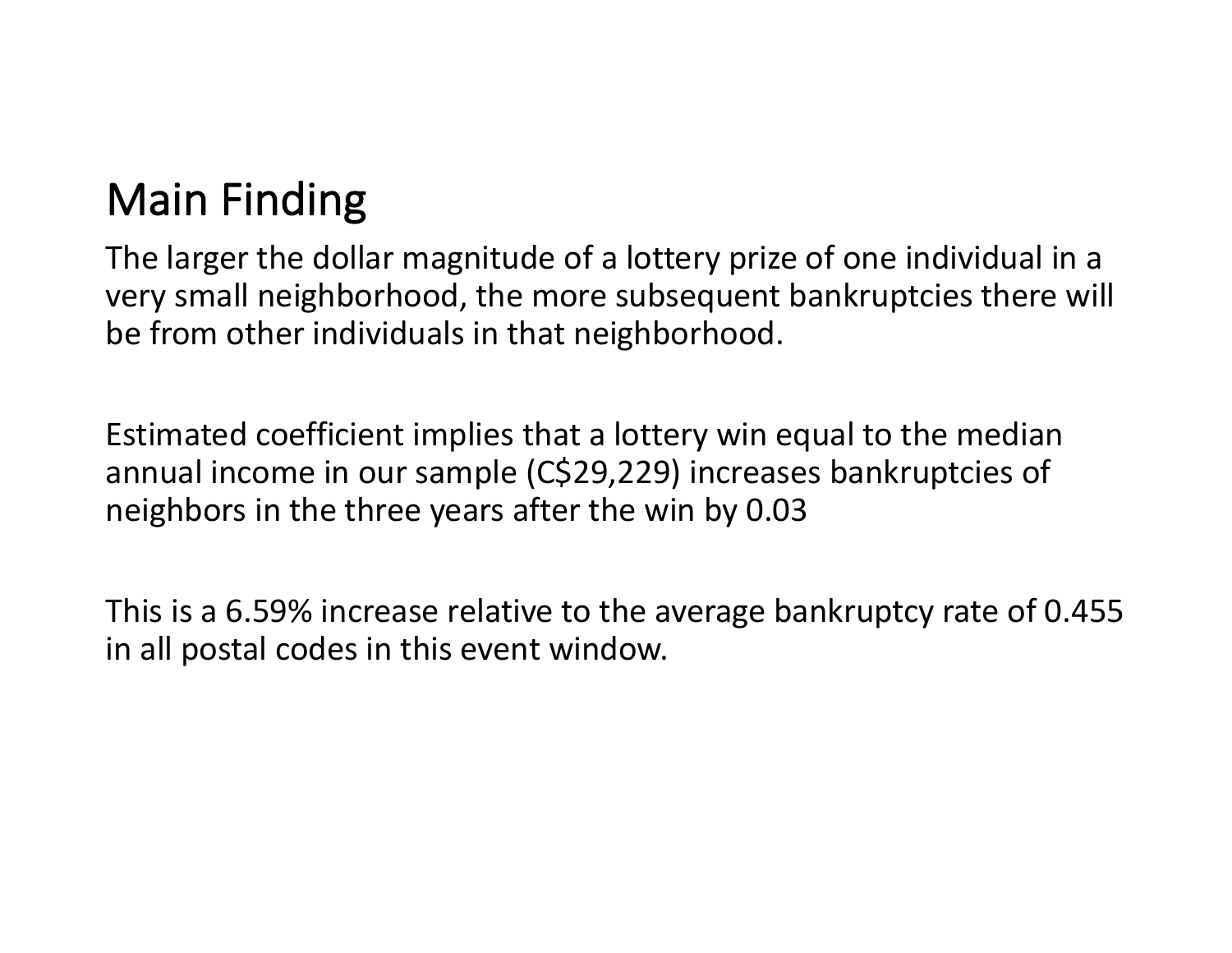## Placebo Tests on More Distant Neighbors

- Identification Assumption: Peer effects operate only within very small neighborhoods (i.e., peers are very close neighbors).
- Evidence on this assumption: run placebo-type test effect of lottery winners on neighbors slightly farther away
- As predicted, we find no statistically significant results for the slightly more distant neighbors in Census Dissemination Areas (but excluding winner's postal code).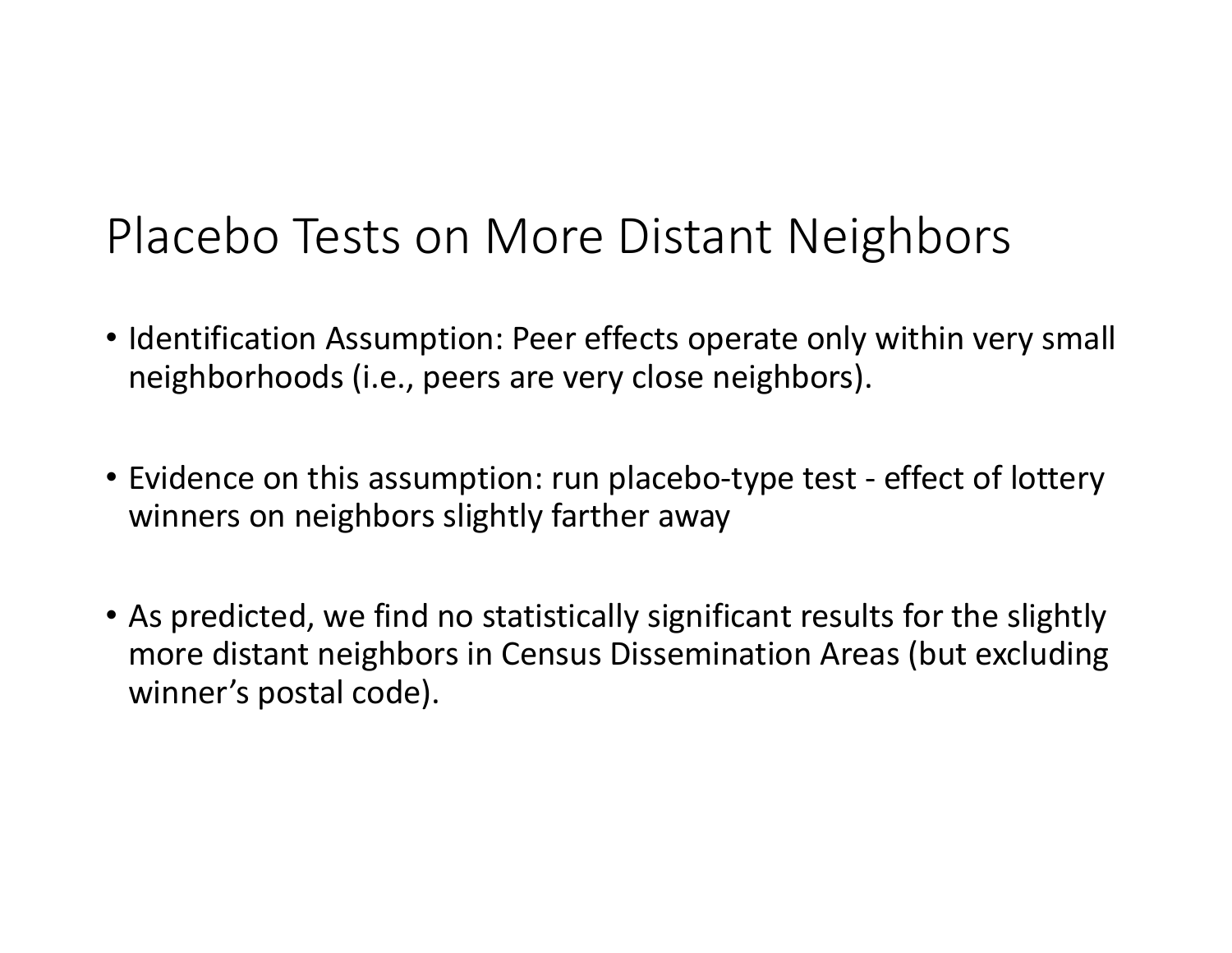### Possible Mechanisms: How Lottery Wins Can Lead to Neighbors' Bankruptcy?

- 1. Conspicuous Consumption
- 2. Financial Risk taking by Bankrupt Neighbor
- 3. Increased Borrowing by Neighbor of Lottery Winner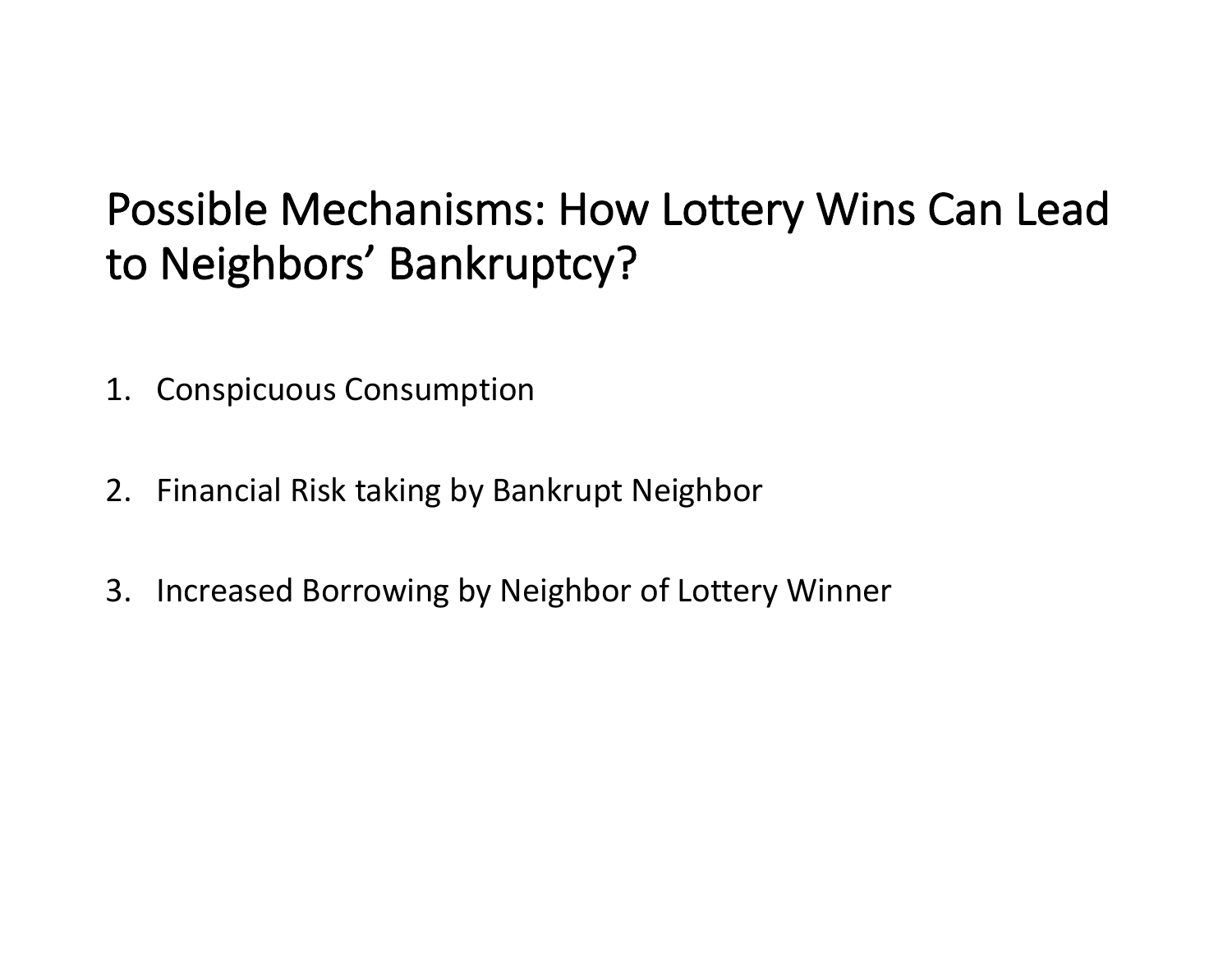### Conspicuous Consumption

Veblen, 1899, Duesenberry, 1949 etc.

• Individuals will attempt to signal increased status by consuming highstatus goods that are more **visible** to their social reference groups.

Impact of lottery amount of neighbor on bankruptcy asset of (year 0-2) after event date) on:

- 1. Cars (signifcant)
- 2. House (signifcant)
- 3. Furniture (not significant)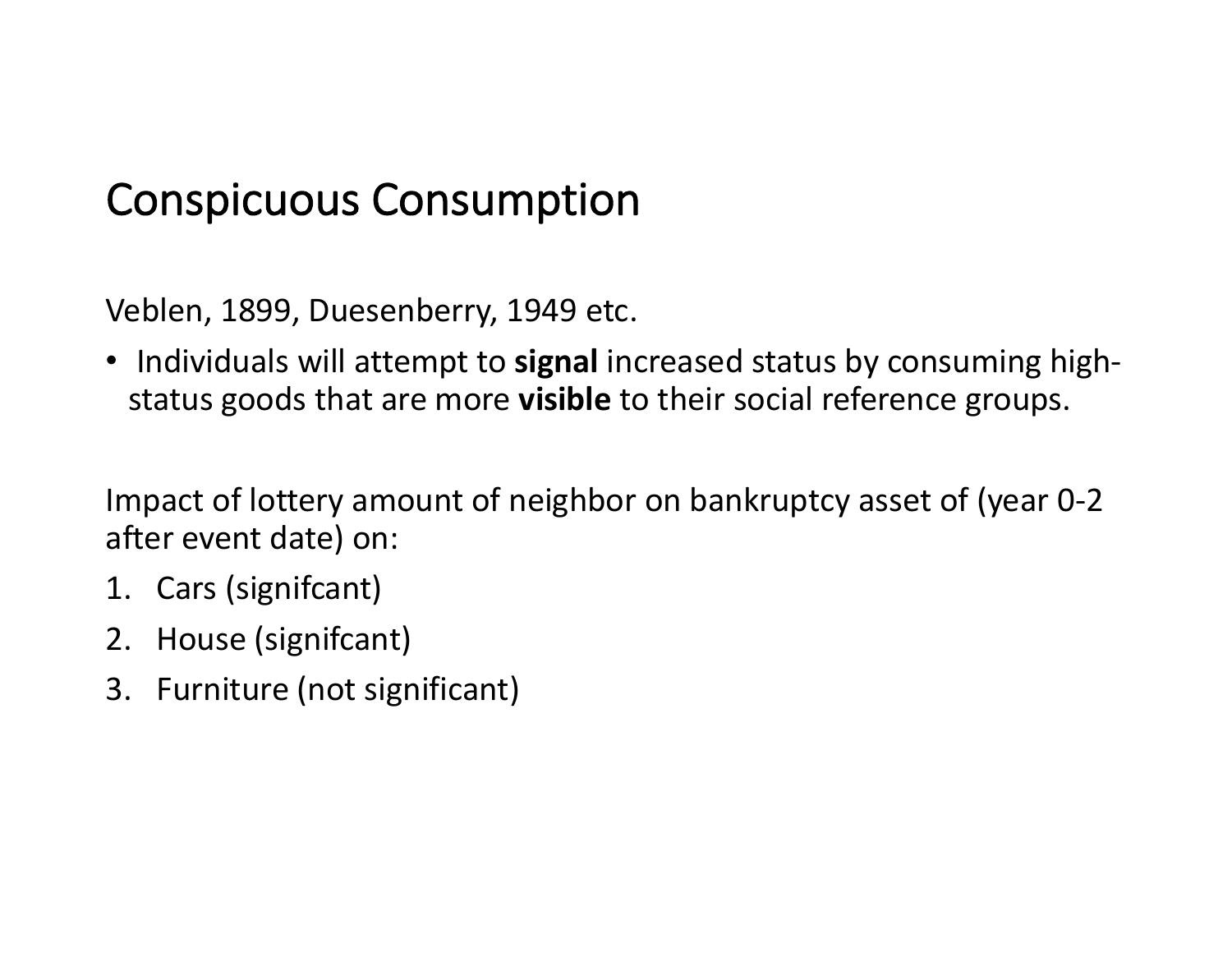| The Effect of Lottery Prizes on Durable Consumption Assets of Neighboring Bankruptcies |              |              |            |            |
|----------------------------------------------------------------------------------------|--------------|--------------|------------|------------|
| Event Window (Years)                                                                   | $-3$ to $-5$ | $-1$ to $-2$ | $0$ to $2$ | $3$ to $5$ |
| Cars                                                                                   | $-0.1042$    | 0.1291       | $0.2142**$ | $-0.0024$  |
|                                                                                        | $-0.1317$    | (0.0908)     | (0.0910)   | (0.1149)   |
| Houses                                                                                 | 0.1624       | 0.1245       | $0.2714**$ | $-0.0006$  |
|                                                                                        | $-0.1532$    | (0.1204)     | (0.1285)   | (0.1659)   |
| Motorcycles                                                                            | $-0.0351$    | 0.0032       | $0.0573*$  | 0.0031     |
|                                                                                        | $-0.0383$    | (0.0286)     | (0.0293)   | (0.0352)   |
| Recreational equipment                                                                 | $-0.0357$    | 0.0654       | 0.0278     | $-0.0761$  |
|                                                                                        | $-0.0636$    | (0.0437)     | (0.0456)   | (0.0665)   |
| Furniture                                                                              | $-0.0325$    | 0.0998*      | $-0.0245$  | 0.1131     |
|                                                                                        | $-0.0834$    | (0.0548)     | (0.0532)   | (0.0718)   |
| Number of observations                                                                 | 1,477        | 2,764        | 2,617      | 1,259      |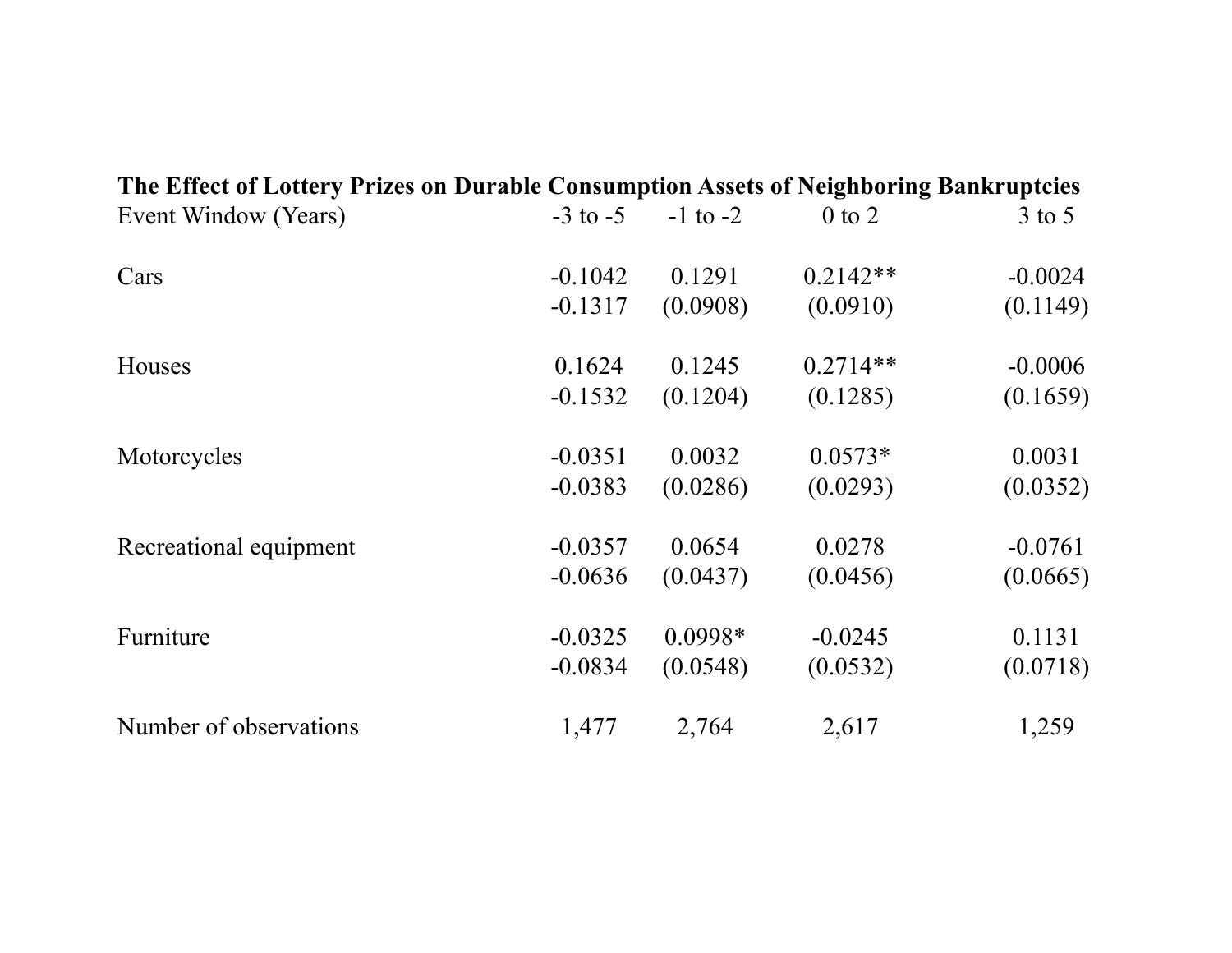### Financial Risk taking by Bankrupt Neighbor

(Previous test  $-$  Consumption Assets; This Test  $-$  Financial Assets)

• Hypothesis: Increase in Neighbors lottery win causes increased risk taking – leads to more financial distress

Impact of lottery amount of neighbor on bankrupts assets (years 0-2) after lottery win) on:

- 1. Financial Securities (significant)
- 2. Cash on Hand (not)
- 3. Insurance and Pensions (not)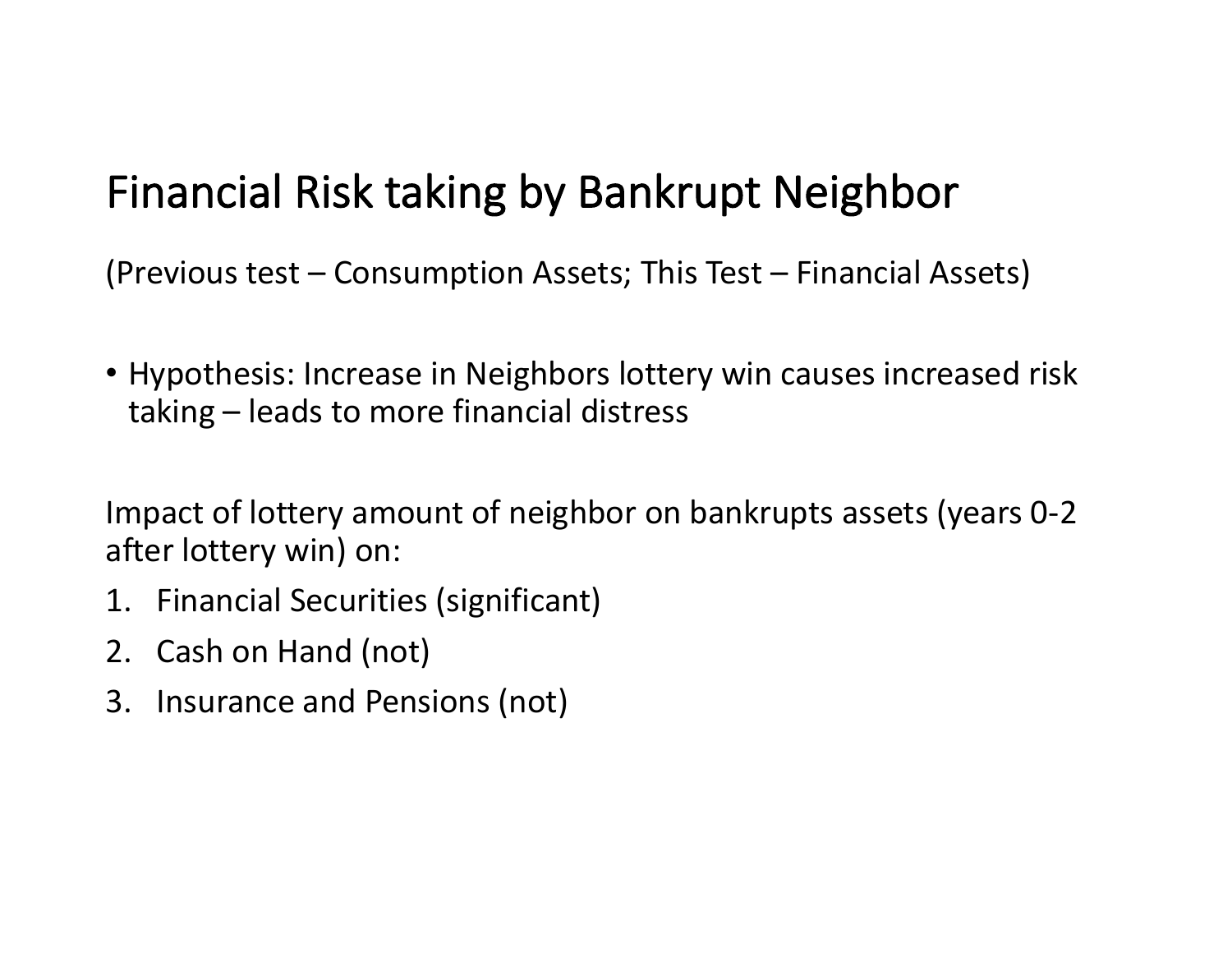### **The Effect of Lottery Prizes on the Financial Assets of Neighboring Bankruptcies**

| Event Window (Years)   |           | $-3$ to $-5$ $-1$ to $-2$ | $0$ to $2$ | $3$ to $5$ |
|------------------------|-----------|---------------------------|------------|------------|
| Cash                   | 0.0307    | 0.0268                    | $-0.0004$  | 0.0048     |
|                        |           | $-0.0388$ $(0.0285)$      | (0.0266)   | (0.0352)   |
| <b>Securities</b>      | $-0.0261$ | $-0.0151$                 | $0.0867**$ | $0.1033**$ |
|                        |           | $-0.0678$ $(0.0388)$      | (0.0373)   | (0.0493)   |
| Insurance and pensions | 0.0975    | 0.0355                    | $-0.1581*$ | $-0.1604$  |
|                        |           | $-0.1112$ $(0.0822)$      | (0.0853)   | (0.1145)   |
| Number of observations | 1,477     | 2,764                     | 2,617      | 1,259      |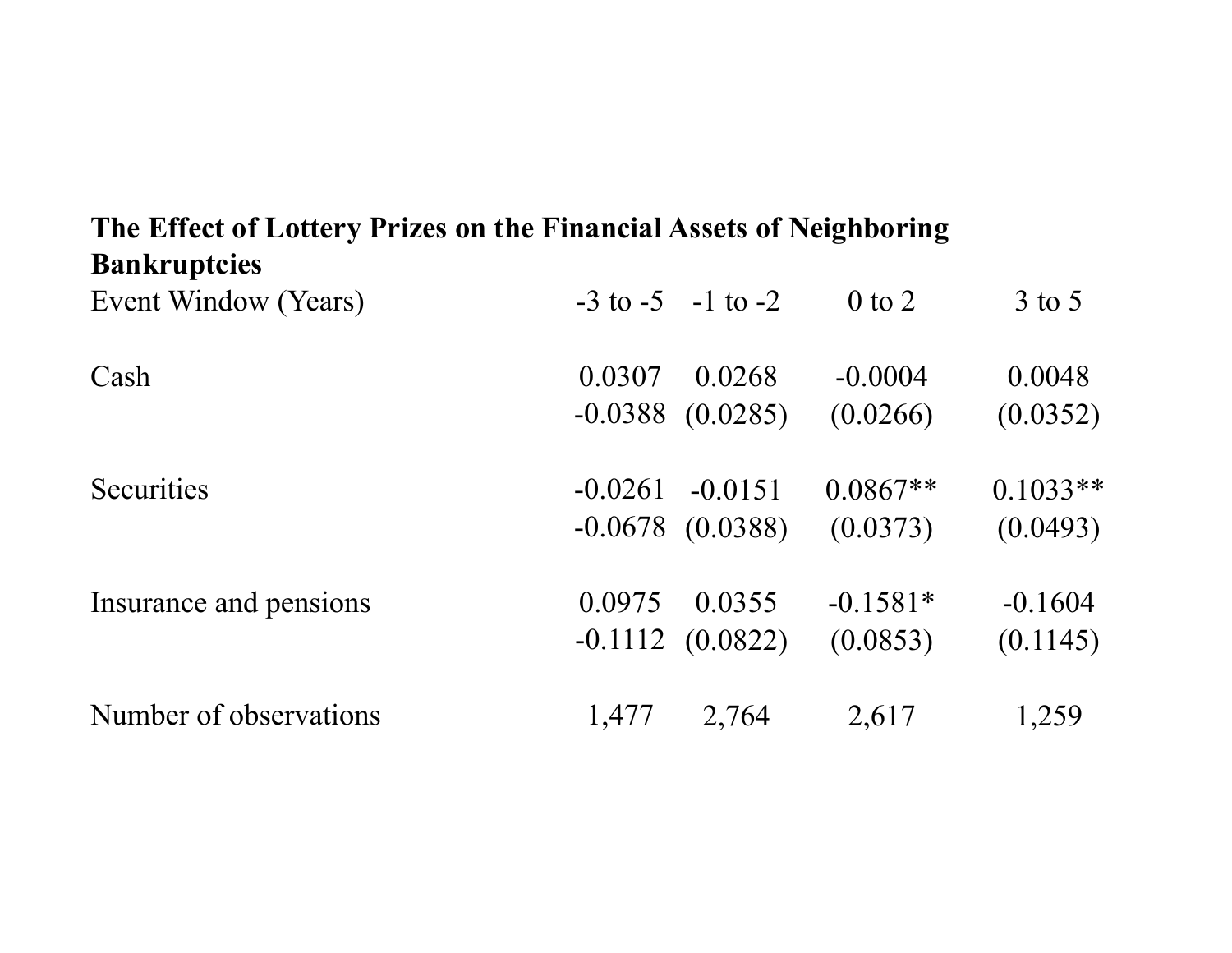# Increased Borrowing by Neighbor of Lottery Winner

- Bertrand and Morse (2016) and Georgarakos et al. (2014) highlight the role of unsustainable debt accumulation by peers can lead to financial distress.
- Two Databases
- 1. Bankruptcy Balance Sheet Data
- **2. NEW** Canadian Credit Bureau Data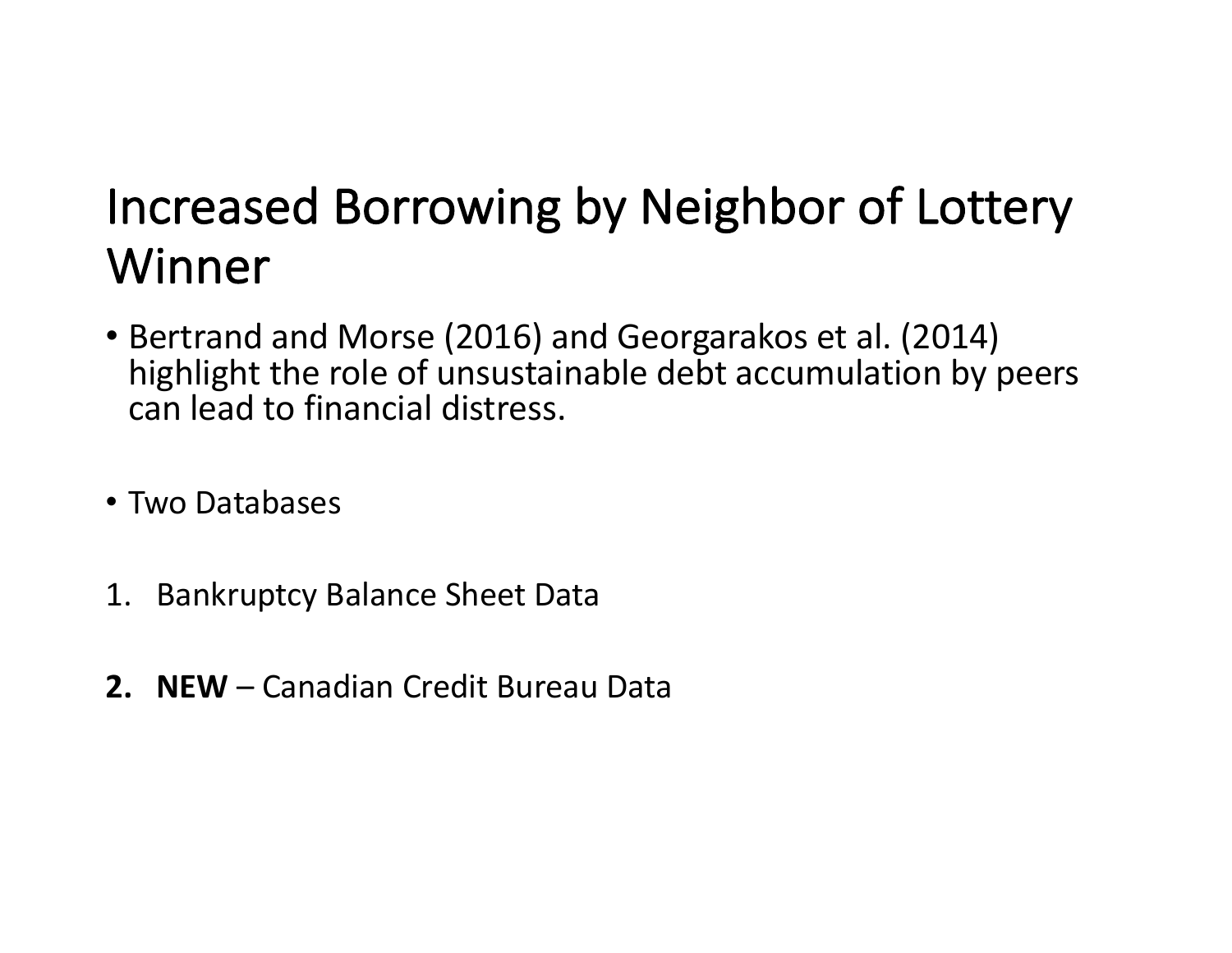| Event Window (Years)                | $-3$ to $-5$ | $-1$ to $-2$ | $0$ to $2$ | $3$ to 5 |
|-------------------------------------|--------------|--------------|------------|----------|
| Log of secured debt                 | 0.061        | 0.079        | $0.311**$  | $-0.107$ |
|                                     | (0.169)      | (0.120)      | (0.125)    | (0.159)  |
| Ratio of secured debt-to-assets     | 0.000        | 0.008        | $0.031***$ | $-0.009$ |
|                                     | (0.013)      | (0.009)      | (0.010)    | (0.032)  |
| Ratio of secured debt-to-total debt | 0.011        | 0.007        | $0.021***$ | $-0.010$ |
|                                     | (0.010)      | (0.007)      | (0.008)    | (0.010)  |
| Log of unsecured debt               | $-0.035$     | 0.002        | $-0.018$   | 0.028    |
|                                     | (0.024)      | (0.017)      | (0.017)    | (0.022)  |
| Ratio of unsecured debt-to-assets   | 0.139        | 30.622       | $-3.808$   | 1.968    |
|                                     | (17.281)     | (35.847)     | (17.427)   | (3.082)  |
| Log of total debt                   | $-0.002$     | 0.018        | 0.037      | $-0.003$ |
|                                     | (0.032)      | (0.024)      | (0.025)    | (0.031)  |
| Ratio of total debt-to-assets       | 0.107        | 30.628       | $-3.751$   | 1.959    |
|                                     | (17.282)     | (35.846)     | (17.426)   | (3.080)  |
| Number of observations              | 1,462        | 2,751        | 2,603      | 1,253    |

#### **The Lottery Prize Effect on the Liabilities of Bankruptcy Filers Within Winners' Postal Codes**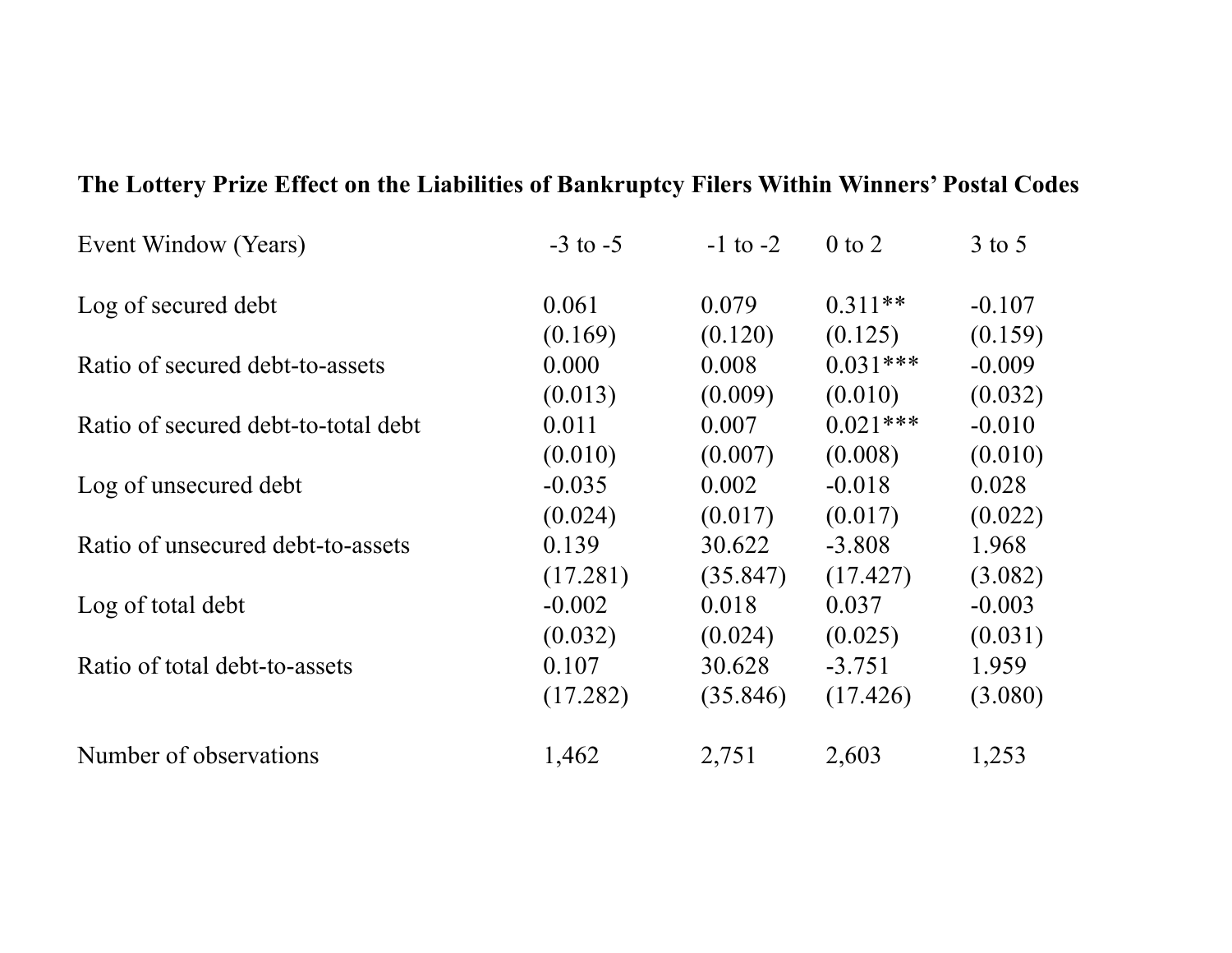# New Data – Canada Credit Bureau Data

- Look at ALL Neighbors (not just bankrupts)
- UNIVERSE of individuals with Credit File
- Unlike NY FED Bureau Data (5% Sample) bad for neighborhoods
- Annual Panel Data
- Types of Liabilities
- Number of Accounts + Total \$ value of Liabilities
- Amount Outstanding Reflect Equilibrium Outcome of Both Demand and Supply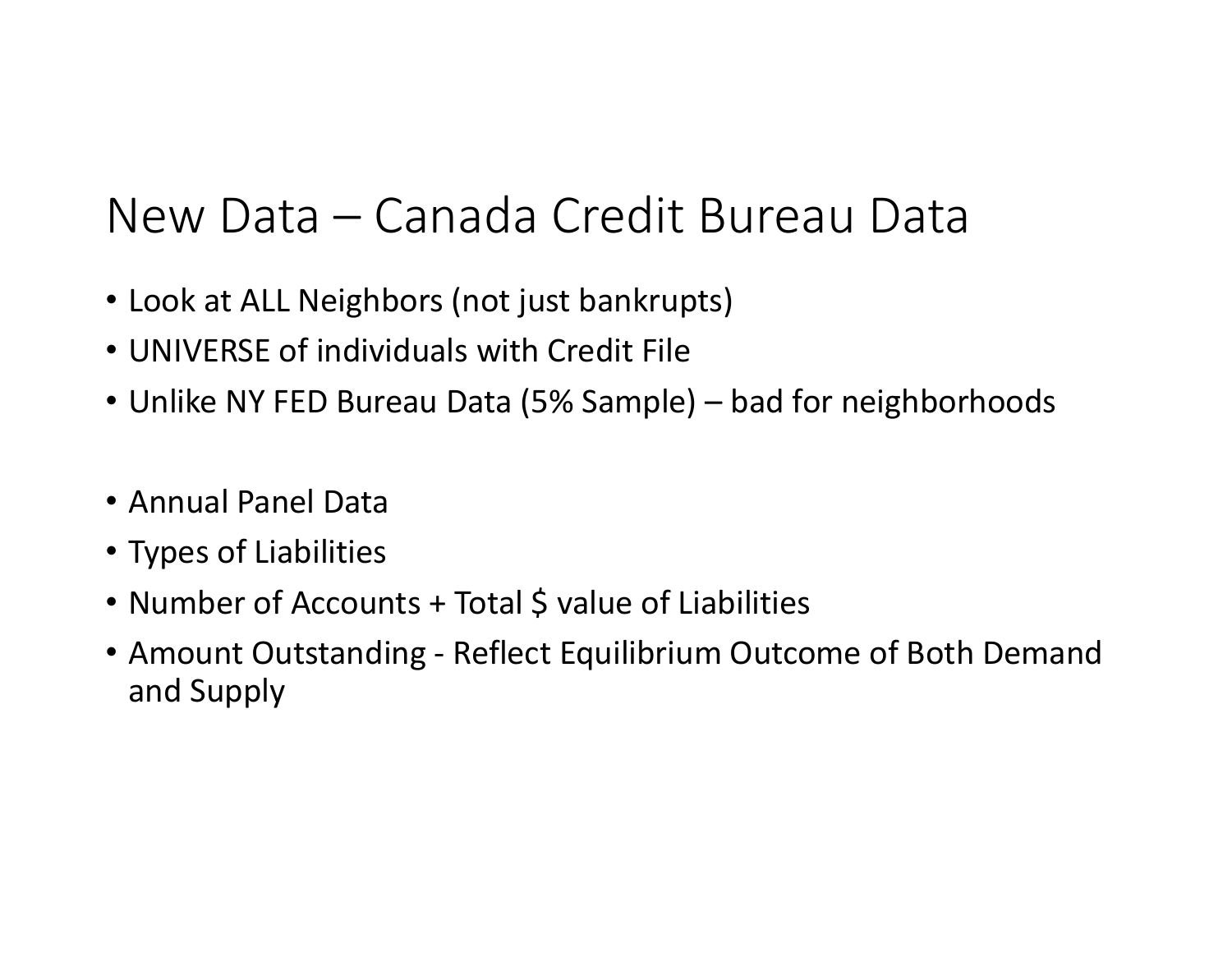### Credit Bureau Specification

 $Y_{jt} = \beta_0 + \sum_{s=-5}^{5} \beta_{1s} T_{st} \times \ln(lottery\ amount)_{p} +$  $\beta_2$  ln(lottery amount)<sub>p</sub> +  $\sum_{s=-5}^{5} \beta_{3s} T_{st} + \delta_p + \alpha_p + \mu_j + \varepsilon_{jt}$ .

The dependent variable Y are outcome variables taken from credit bureau

Subscript  $j =$  individuals;  $t =$  time relative to lottery-winning time  $(t = 0)$ .

Independent variables: interactions of event-time dummies  $T<sub>s</sub>$  (defined relative to the lottery-winning year,  $t = 0$ ) with the log of the lottery amount.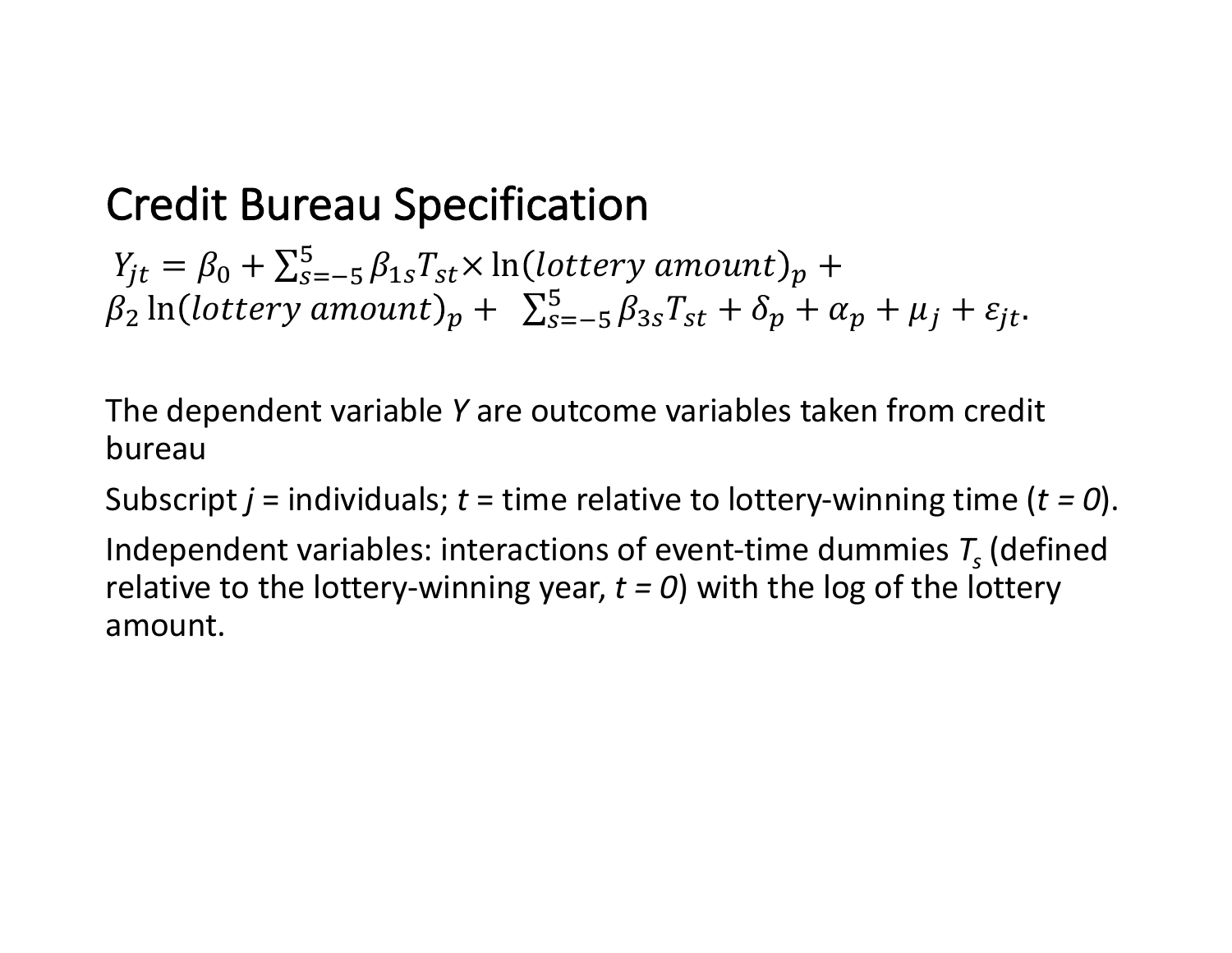## Magnitudes: 10% increase in Lottery Win Size

- increase total debt balances across all account balances by 0.2%
- increase number of bankcards by 0.0007, card balance by 0.12%, and card limits by 0.13 %.
- Also: increase in Auto Loans and Installment Credit
- **Conclusion**: Lottery Win Size result in more debt held in the Neighborhood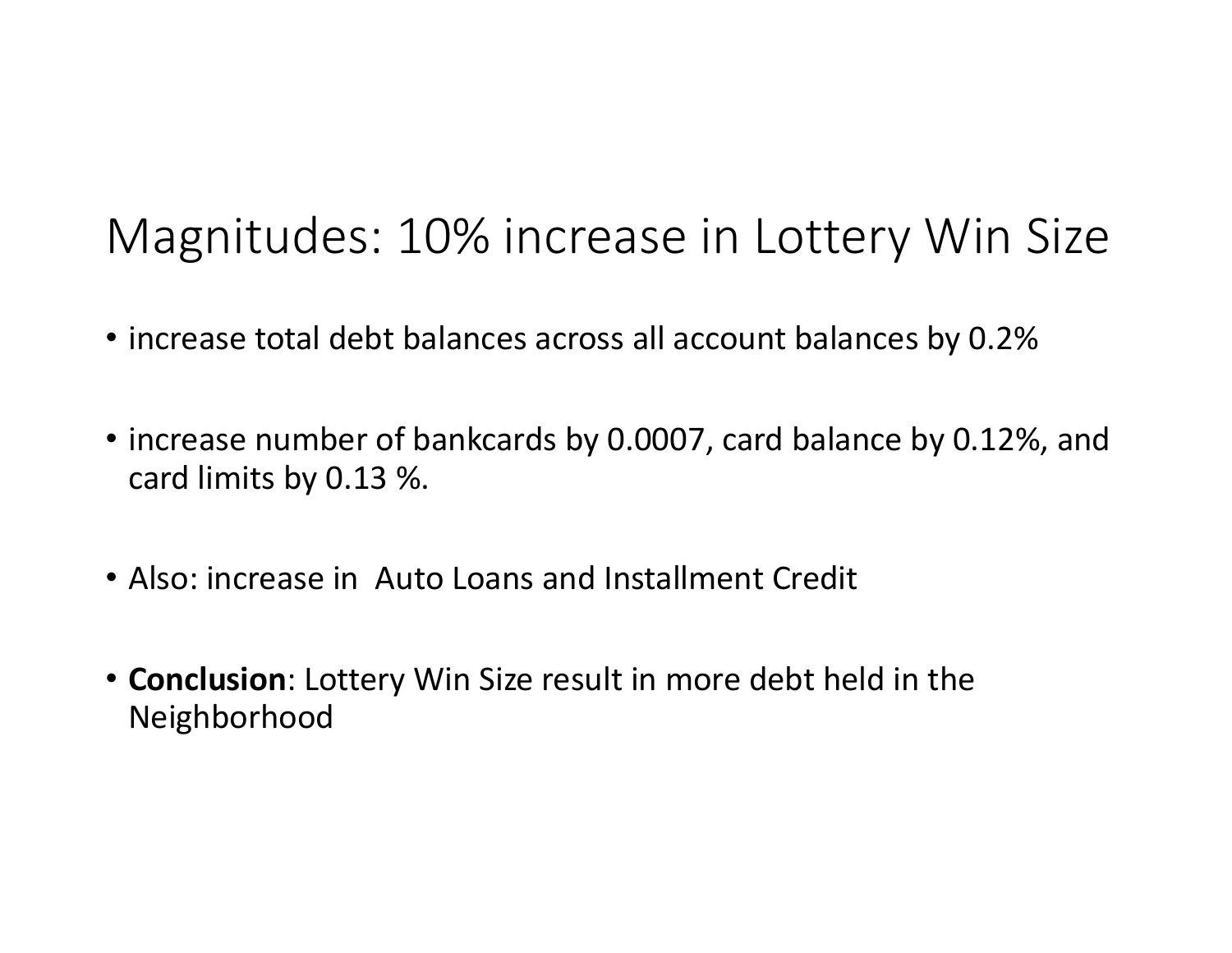# Factors Mitigating Risk from Bankruptcy

1. Soft Information and Distance from Lenders

2. Credit Scores and Risk Mitigation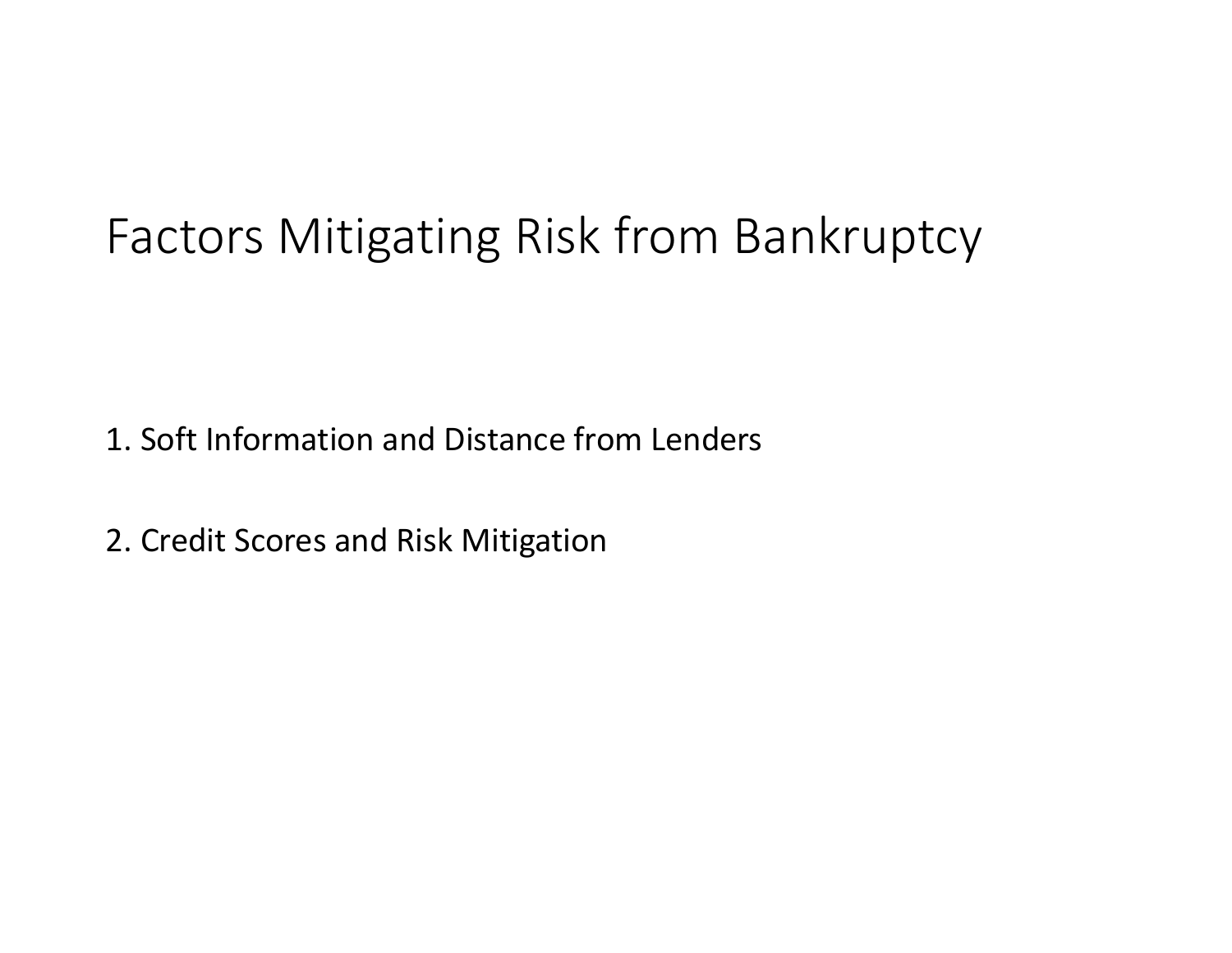# Soft Information and Distance to the Bank

- Do Close banks have more Soft info on neighborhoods (e.g. lottery wins).
- Examine Banks 0.5 km and 1.0 km away from lottery winner. Use Bankruptcy Filer Data and GIS Location Data
- Our main finding that lottery wins increase neighbors' bankruptcies is being driven by neighborhoods without nearby lenders.
- Consistent with Soft Information Hypothesis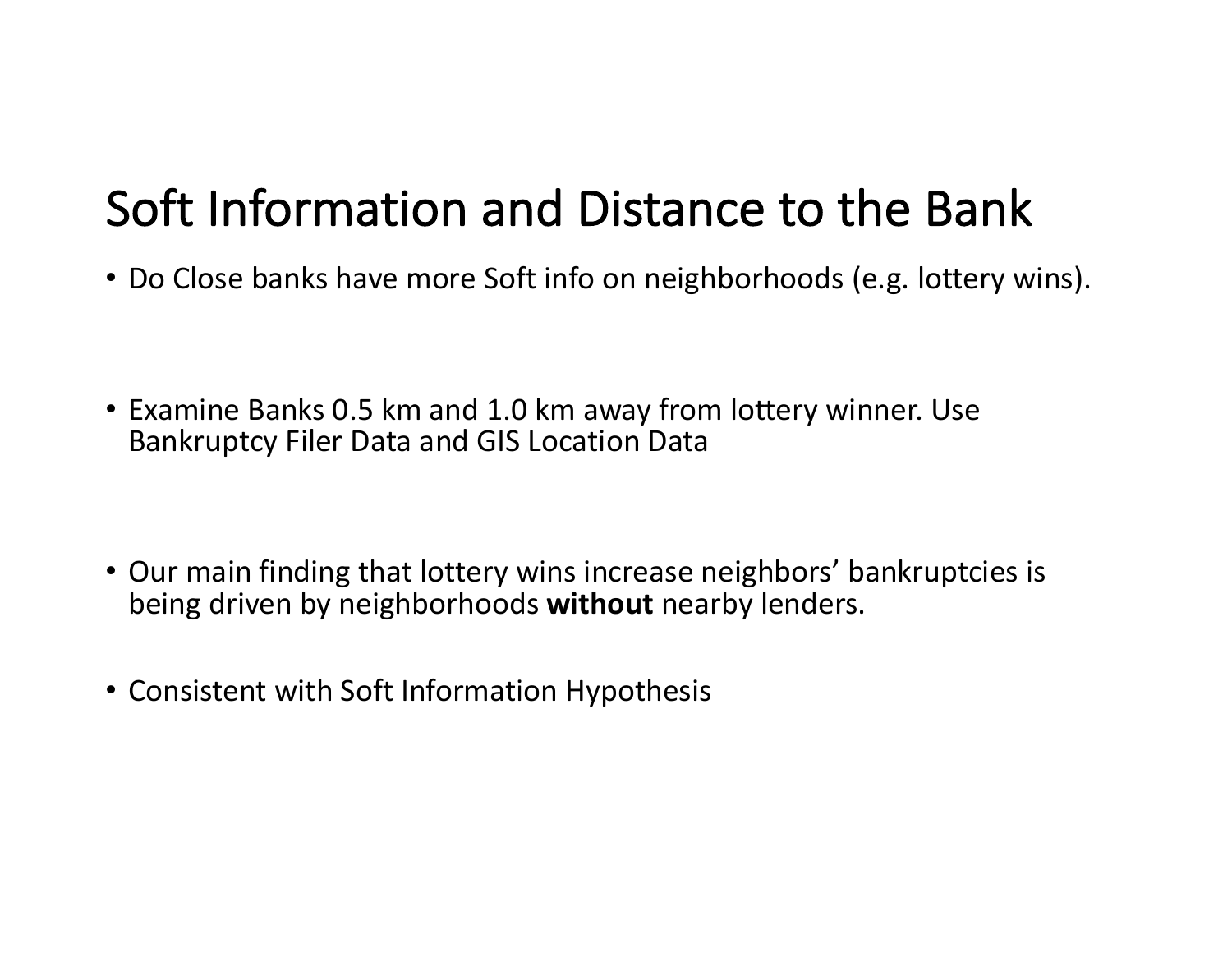### **The Effect of a Lottery Win on the Number of Bankrupt Neighbors (with and Without Proximate Lenders)**  Event Window (years)  $-1$  to  $-5$   $-3$  to  $-5$   $-1$  to  $-2$  0 to 2  $3$  to 5 0 to 5 **Panel A. No financial institutions within 0.5 km** Log of winning amount 0.0019 -0.0089 0.0115 0.0216\* 0.0313\*\* 0.0817\*\*\*

#### **Panel B. With a financial institution within 0.5 km**

| Log of winning amount | 0.0197   | 0.0147   | 0.0039   | 0.0096   | 0.0025   | $-0.0031$ |
|-----------------------|----------|----------|----------|----------|----------|-----------|
|                       | (0.0251) | (0.0191) | (0.0163) | (0.0235) | (0.0326) | (0.0478)  |

(0.0127) (0.0097) (0.0082) (0.0113) (0.0156) (0.0208)

#### **Panel C. No financial institutions within 1 km**

| Log of winning amount | 0.0046                                      | $-0.0045$ | 0.0096 | $0.0199**$ | $0.0266*$ | $0.0681***$ |
|-----------------------|---------------------------------------------|-----------|--------|------------|-----------|-------------|
|                       | $(0.0112)$ $(0.0086)$ $(0.0073)$ $(0.0101)$ |           |        |            | (0.0139)  | (0.0189)    |

#### **Panel D. With a financial institution within 1 km**

| Log of winning amount | 0.0076 | 0.0040 | 0.0033 | 0.0178                                                 | 0.0052 | 0.0235   |
|-----------------------|--------|--------|--------|--------------------------------------------------------|--------|----------|
|                       |        |        |        | $(0.0152)$ $(0.0116)$ $(0.0099)$ $(0.0138)$ $(0.0195)$ |        | (0.0267) |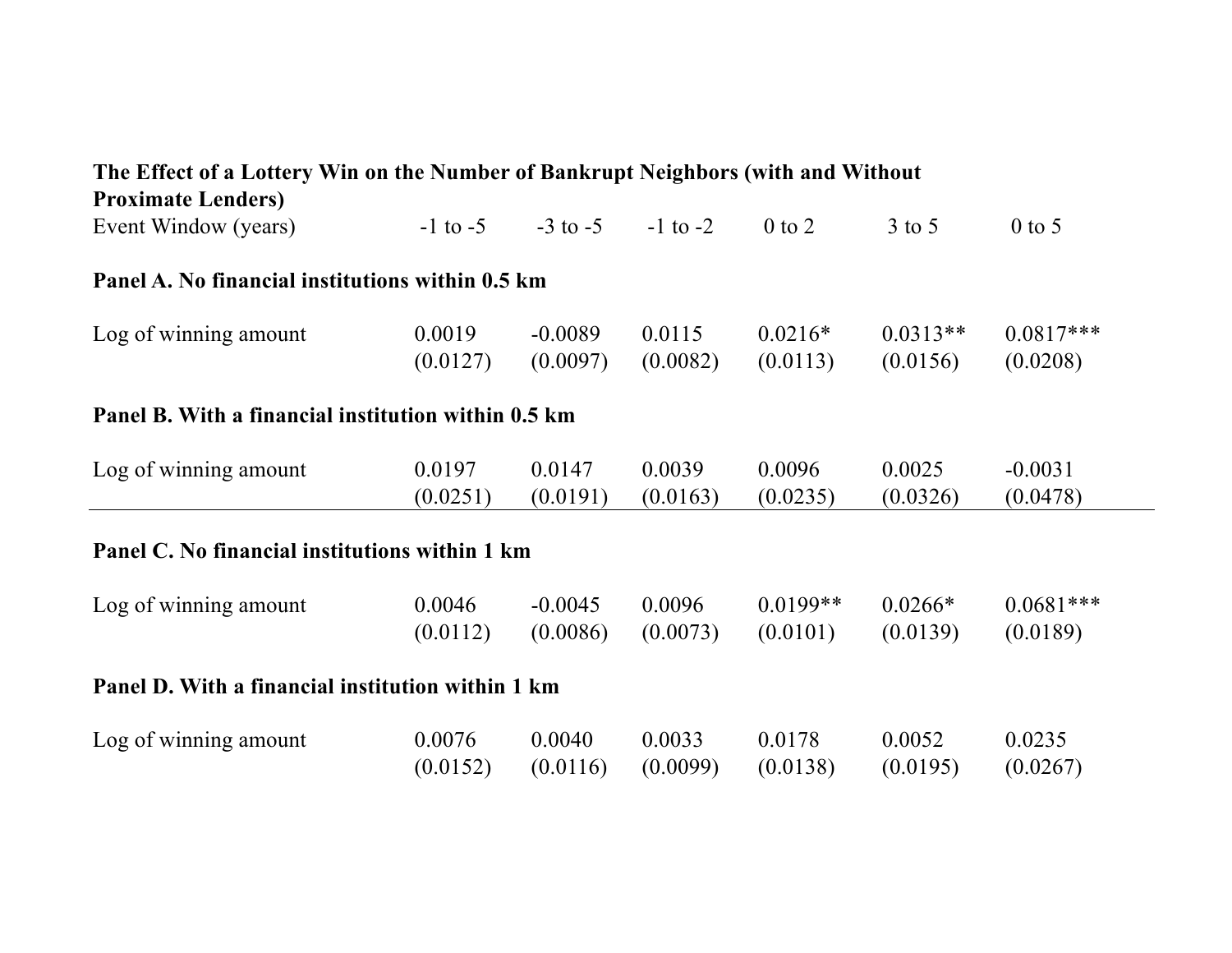### Credit Scores and Risk Mitigation

Do lenders segment debtors in neighborhoods based on observable credit risk ratings (e.g. risk scores)

Do banks Restrict credit to high-risk debtors in those neighborhoods.

Can observe Credit Scores in Credit Bureau Data: Segment into Prime  $(> 660)$  and sub prime.

Finding: After Lottery Win - Credit increases in **Prime** but not **Sub-Prime** groups.

Conclusion: lenders use observable credit scores in allocating credit to prime borrowers but not sub-prime after lottery win in that neighborhood.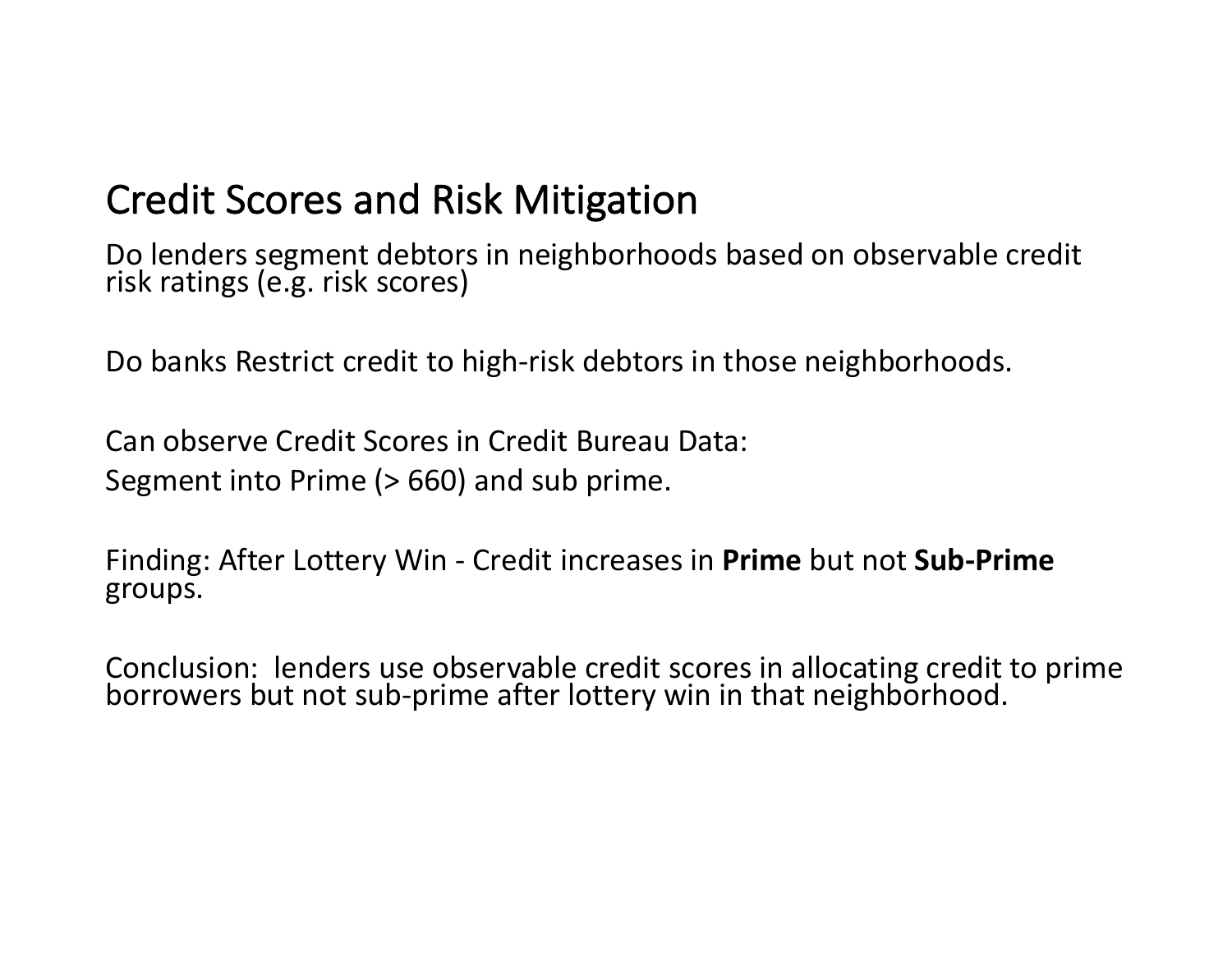Ruling Out Alternative Explanations:

- Every bankruptcy filer is required answer the textual question "*Give Reasons for Your Financial Distress*" in their bankruptcy filing.
- Use textual analysis software to code these answers into 17 distinct categories (e.g. marital breakdown, gambling,... etc.)
- Test whether larger lottery wins lead to bankruptcies of nonwinning neighbors via (e.g.) increased marital breakdown, increased gambling etc.
- Gambling: test the (irrational) belief that "good luck transmits." Neighbors of a large lottery winner would increase their own gambling, causing bankruptcy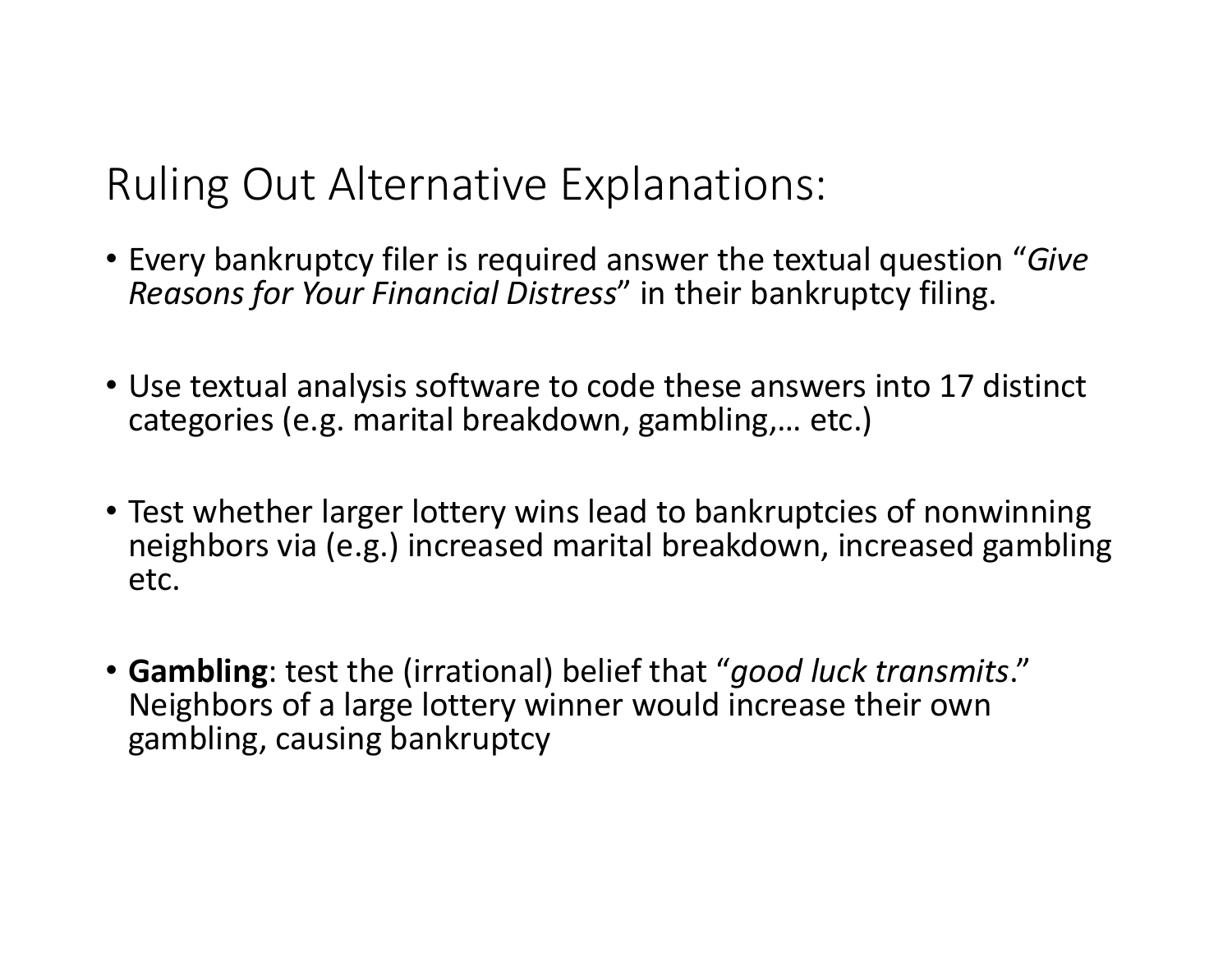| Dependent Variable    | Years 0 to 2  | <b>Std Errors</b> | Years 3 to 5 | <b>Std Errors</b> |
|-----------------------|---------------|-------------------|--------------|-------------------|
| Marital breakdown     | 0.0050        | (0.0086)          | 0.0014       | (0.0108)          |
| Unemployment          | 0.0040        | (0.0101)          | 0.0066       | (0.0124)          |
| Insufficient income   | 0.0156        | (0.0105)          | $-0.0186$    | (0.0142)          |
| Business failure      | $-0.0269$ *** | (0.0095)          | $-0.0031$    | (0.0109)          |
| Health concerns       | 0.0056        | (0.0095)          | $-0.0127$    | (0.0117)          |
| Accidents/emergencies | 0.0023        | (0.0034)          | 0.0033       | (0.0064)          |
| Overuse of credit     | 0.0054        | (0.0115)          | 0.0095       | (0.0146)          |
| <b>Gambling</b>       | 0.0009        | (0.0037)          | $-0.0004$    | (0.0061)          |
| Tax liabilities       | 0.0017        | (0.0056)          | $-0.0029$    | (0.0082)          |
| Loans cosigning       | $-0.0050$     | (0.0043)          | $-0.0004$    | (0.0044)          |
| Bad/poor investments  | $-0.0058$     | (0.0053)          | 0.0027       | (0.0045)          |
| Garnishee             | 0.0026        | (0.0027)          | $-0.0048$    | (0.0053)          |
| Legal action          | $-0.0058$     | (0.0045)          | $-0.0048$    | (0.0057)          |
| Moving/relocation     | 0.0056        | (0.0043)          | 0.0014       | (0.0059)          |
| Substance abuse       | $-0.0056$     | (0.0044)          | $-0.0024$    | (0.0059)          |
| Supporting relatives  | $-0.0058$     | (0.0066)          | $-0.0029$    | (0.0101)          |
| <b>Student loans</b>  | 0.0000        | (0.0049)          |              |                   |

### **The Effect of a Lottery Win on 17 Categorical Reasons for Bankruptcy Provided by Filers**